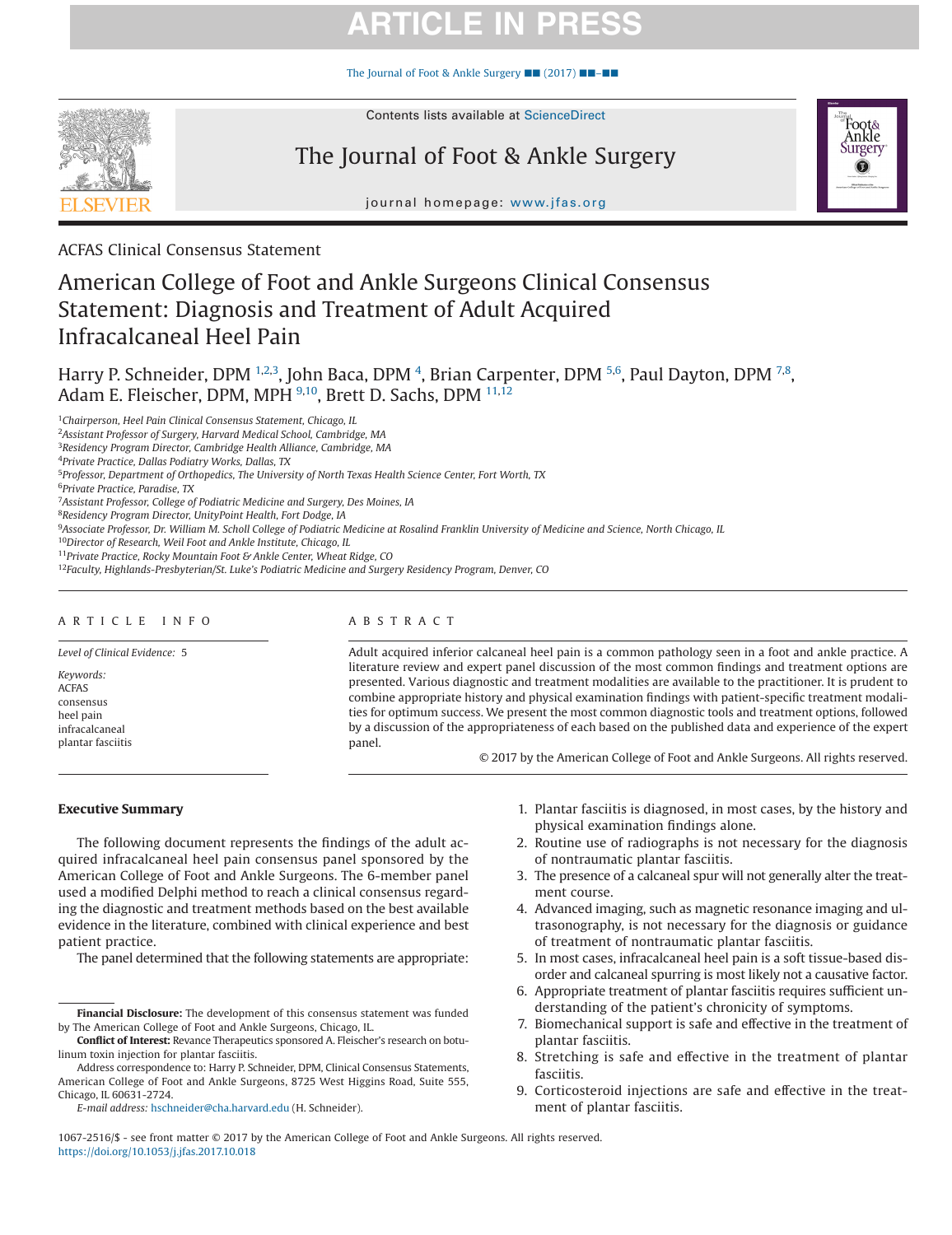### 2 *J. Baca et al. / The Journal of Foot & Ankle Surgery* ■■ *(2017)* ■■*–*■■

- 10. Extracorporeal shockwave therapy (ESWT) is safe and effective in the treatment of plantar fasciitis.
- 11. Plantar fasciotomy (opened and endoscopic) is a safe and effective option for chronic, refractory plantar fasciitis.
- 12. Gastrocnemius release is a safe and effective option for chronic, refractory plantar fasciitis when clinically significant equinus is present.

The panel determined that the following statements were uncertain—neither appropriate nor inappropriate.

- 1. Nonsteroidal antiinflammatory drugs (NSAIDs) are safe and effective in the treatment of the pain associated with acute plantar fasciitis.
- 2. Diagnostic ultrasonography is an important adjuvant tool in the diagnosis and treatment of nontraumatic plantar fasciitis.
- 3. Other injection techniques (e.g., amniotic tissue, platelet-rich plasma, botulinum toxin, needling, and prolotherapy) are safe and effective in the treatment of plantar fasciitis.
- 4. Other surgical techniques (e.g., ultrasonic debridement using a microtip device, cryosurgery, and bipolar radiofrequency ablation) are safe and effective options for chronic, refractory plantar fasciitis.

This document was created to serve as a clinical consensus statement (CCS) from the American College of Foot and Ankle Surgeons (ACFAS) and serves as an update to the ACFAS's 2010 Heel Pain Clinical Practice Guideline [\(1\).](#page-9-0) It is important to appreciate that consensus statements do not represent "clinical practice guidelines," "formal evidence reviews," "recommendations," or "evidence-based guidelines." Rather, a CCS reflects information synthesized by an organized group of content experts from the best available evidence. It can also contain opinions, uncertainties, and minority viewpoints. In contrast to clinical practice guidelines, which are based primarily on high-level evidence, clinical consensus statements are more applicable to situations where evidence is limited or lacking, yet there are still opportunities to reduce uncertainty and improve quality of care. A CCS should open the door to discussion on a topic, in contrast to attempting to provide definitive answers. Adherence to consensus statements will not ensure successful treatment in every clinical situation, and the physician should make the ultimate decision using all available clinical information and circumstances with respect to the appropriate treatment of an individual patient. Given the inevitable changes in the state of scientific information and technology, periodic review and revision will be necessary.

### **Anatomy of the Plantar Fascia**

The plantar fascia is synonymous with the plantar aponeurosis of the foot and provides a mechanical linkage between the calcaneus and the toes. It is composed of densely compacted collagen fibers that are mainly oriented in a longitudinal direction, although some fibers run in a transverse and oblique direction [\(2\).](#page-9-1) The plantar fascia arises mainly from the medial calcaneal tuberosity and attaches distally, through several slips, to the plantar forefoot and the medial and lateral intermuscular septa. Anatomically, it can be divided into the medial, lateral, and central components [\(3\).](#page-9-2)

The medial band is anatomically thin and virtually nonexistent at its proximal level. Similarly, the lateral band varies in its structure from relatively thick to nonexistent in 12% of individuals [\(4,5\).](#page-9-3) When present, the lateral band provides a partial origin for the abductor digiti minimi muscle. The lateral band then bifurcates into the medial and lateral crura at the cuboid level. The stronger lateral crux inserts into the base of the fifth metatarsal. The medial crux merges distally with the central band of the plantar fascia before coursing deep and inserting into the plantar plate of either the third, fourth, or fifth metatarsophalangeal joint [\(3\).](#page-9-2)

The central band is triangular in shape and originates from the plantar medial process of the calcaneal tuberosity. The central band serves as the partial origin of the flexor digitorum brevis as it conforms to the plantar surface of the calcaneus. Ranging from 12 to 29 mm wide at its origin, the central plantar fascial band separates at the midmetatarsal level into 5 longitudinal bands [\(6\).](#page-9-4) Each band then divides distally to the metatarsal heads to form deep and superficial tracts. The central superficial tracts insert onto the skin and contribute to the formation of the mooring and natatory ligaments [\(5\).](#page-9-5) The 5 deep tracts separate to form medial and lateral sagittal septa, which contribute to the medial and lateral digital flexor, flexor tendon sheath, interosseous fascia, fascia of the transverse head of the adductor hallucis, deep transverse metatarsal ligament, and base of the proximal phalanges by way of the plantar plate and collateral ligaments [\(3\).](#page-9-2)

The plantar calcaneal spur is a bony outgrowth of the calcaneal tuberosity that occurs, with some regularity, even in the general population [\(7\).](#page-9-6) The association of the plantar calcaneal spur and plantar fascia is highly variable. The plantar calcaneal spur can be joined with all, part, or none of the plantar fascia. Tanz [\(8\)](#page-9-7) first showed that the plantar calcaneal spur many times arises from the intrinsic muscles rather than from the plantar fascia itself. This finding was later corroborated by Forman and Green [\(9\)](#page-9-8) and others. The plantar calcaneal spur is covered with a fibrous connective tissue layer, which is highly innervated and vascularized [\(7,10,11\).](#page-9-6)

### **Histologic Properties of the Plantar Fascia**

The plantar fascia is histologically different from both tendon and ligament and is typically described as a dense connective tissue [\(12\).](#page-9-9) Similar to tendons and ligaments, the plantar fascia is composed primarily of elongated fibrocytes. These fibrocytes are responsible for the production of collagen and are arranged in longitudinal rows. They have short cell processes that surround the collagen fibers and form gap junctions with other fibrocytes from adjacent rows [\(3\).](#page-9-2) Because of this gap junction network, Benjamin [\(13\)](#page-9-10) proposed that fibrocytes form a 3-dimensional communicating network that might be capable of sensing and responding to load changes in the plantar fascia by modifying the shape of the cytoskeleton. Because the plantar fascia has more fibroblasts than do tendons, it is believed to have an even greater sensory capacity than tendon and might act as an active sensory structure by changing its composition to passively transmit force [\(3\).](#page-9-2)

Rather than having an indirect periosteal attachment, the proximal attachment of the plantar fascia on the calcaneus is distinctly fibrocartilaginous [\(14\).](#page-9-11) Histologically, fibrocartilaginous entheses have 4 zones of tissue: first is dense fibrous tissue of the collagenous midsubstance, which is replaced successively by uncalcified fibrocartilage, calcified fibrocartilage, and, finally, bone. The extent of calcification within the fibrocartilaginous region and the degree of osseous interdigitation is important in resisting shear forces and might reflect the tensile strength of the entheses. With calcified and uncalcified fibrocartilaginous zones, direct attachments can help to dissipate stress evenly and provide a gradual transition from hard to soft tissue [\(3\).](#page-9-2) Similar to the plantar fascial insertion, fibrocartilage appears to be located specifically at sites subjected to bending, shear, or compressive forces, or a combination thereof. High concentrations of proteoglycans and glycosaminoglycans within fibrocartilage entheses suggest an important role in the redistribution of compressive or bending forces [\(3\).](#page-9-2) Therefore, the material properties, or modulus of elasticity, of the plantar fascia and its insertion fall between those of tendon and ligament [\(3,15\).](#page-9-2)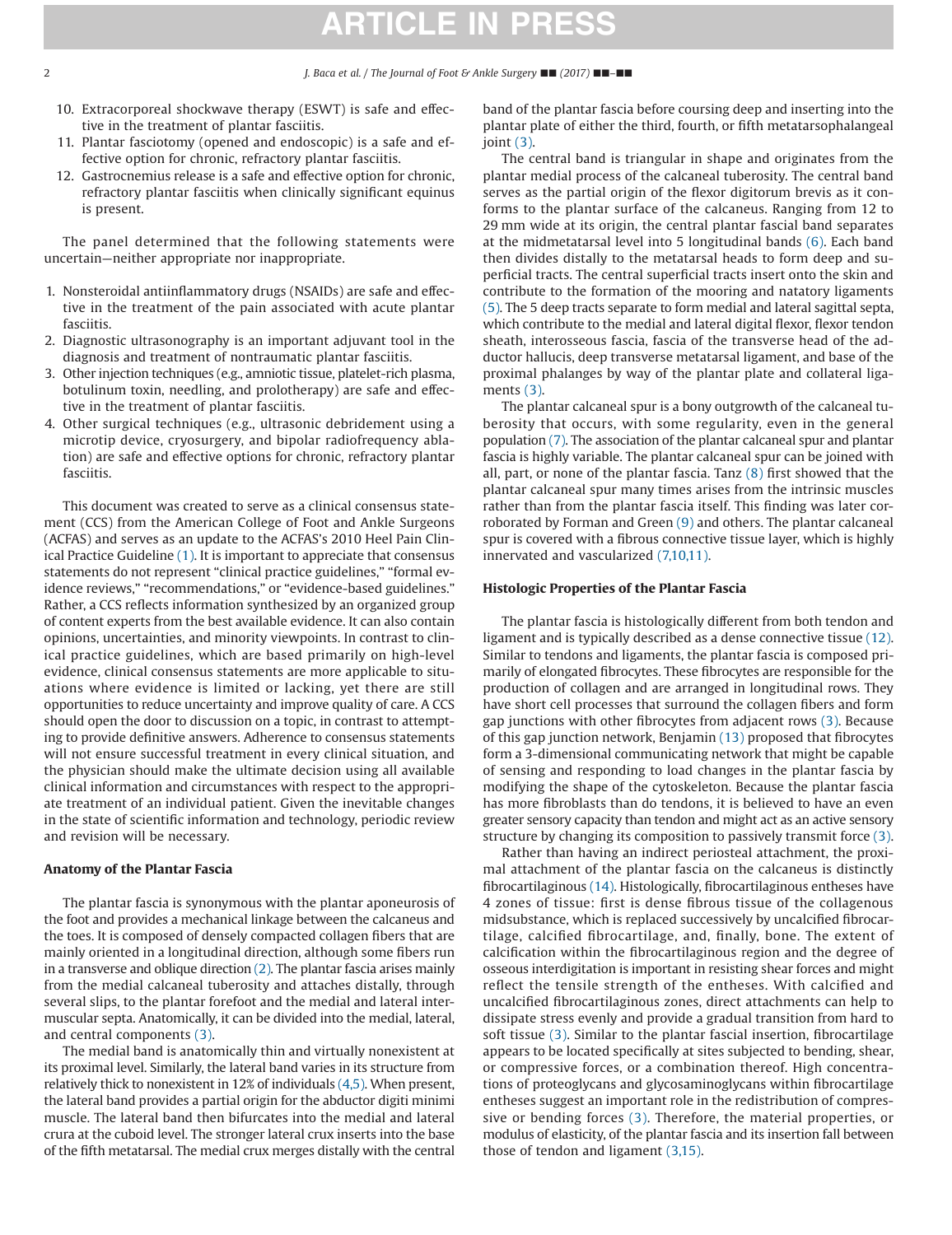Immunohistochemical analysis has shown that almost all the tissue of the plantar fascia is formed of type I collagen [\(15\).](#page-9-12) The plantar fascia is also well innervated, with both free and encapsulated nerve endings, such as Pacini and Ruffini corpuscles [\(13,15\).](#page-9-10) These nerve endings are particularly abundant where the plantar fascia joins with the fasciae of the abductor hallucis and abductor digiti minimi muscles and where the flexor muscles insert. These abundant innervations suggest that the plantar fascia plays a role in proprioception, aiding in the stability and control of foot movements [\(13,15\).](#page-9-10)

### **Some Definitions: Fasciitis, Fasciosis, and Fasciopathy**

Considerable variation is present in the published data surrounding the use of "fasciitis" versus "fasciosis" (similar to tendonitis versus tendinosis). Fasciitis is a term generally used to describe acute inflammation in and around the plantar fascia. In contrast, fasciosis is generally used to describe the noninflammatory degradation or degeneration of the plantar fascia, usually late in the disease process. Finally, fasciopathy has historically been used as a general term that includes both shortterm inflammation (fasciitis) and long-term degeneration (fasciosis). In an attempt to simplify the terminology for the purposes of the present CCS, only the term "fasciitis" has been used in this document.

### **Epidemiology of Plantar Fasciitis**

Plantar fasciitis is one of the most common conditions encountered by foot and ankle surgeons and accounts for >1 million outpatient visits annually  $(16-21)$ . It has been estimated that  $~10\%$  of the population in the United States will develop plantar fasciitis in their lifetime [\(22,23\),](#page-10-0) and >2 million Americans experience symptoms of plantar fasciitis at any one time [\(19,24–26\).](#page-9-14) Active individuals appear to develop plantar fasciitis at an even greater rate than the general population, with incidence rates ranging from 8% to 21% among athletes and runners [\(27–31\).](#page-10-1) Each year, ~11% to 15% of professional healthcare visits to foot and ankle specialists are attributed to heel pain [\(17,32–36\).](#page-9-15) Therefore, it is well recognized that the cost of diagnosing and treating plantar fasciitis creates a considerable economic burden on the U.S. healthcare system [\(37\).](#page-10-2)

The incidence of plantar fasciitis typically peaks between 40 and 60 years of age in the general population but has been reported in patients aged 7 to 85 years [\(19,31,34,35\).](#page-9-14) Although some data have suggested that advanced age is associated with the occurrence of plantar fasciitis, age probably has only a modest effect on its development. In a large retrospective cohort study, Matheson et al [\(38\)](#page-10-3) examined overuse injuries in 1407 older and younger athletes and found that 71.4% of the patients presenting with plantar fasciitis were >50 years old. Similar studies using the general population also favored a slightly increased risk with advanced age [\(39\).](#page-10-4)

Plantar fasciitis probably demonstrates a slight male predilection [\(30,31,40–42\);](#page-10-5) however, the association between gender and plantar fasciitis has varied in the published data [\(24,34,43\).](#page-10-6) Larger studies involving runners have typically found that males were slightly more likely to be affected than females (e.g., Taunton et al [\[30\],](#page-10-5) 54% versus 46%; Taunton et al [\[31\],](#page-10-7) 59% versus 41% [combined n = 2269]). In contrast, some smaller studies have reported a female predominance (e.g., Riddle et al [\[24\],](#page-10-6) 66% versus 34%; Davis et al [\[43\],](#page-10-8) 70% versus 30% [combined  $n = 182$ ]). Because no clear explanation exists as to why gender would impart additional risk, it might be a matter of function rather than gender.

### **Etiology of Plantar Fasciitis**

Plantar fasciitis has traditionally been considered an overuse injury, with repetitive microtrauma and damage to the plantar fascia occurring at a rate that exceeds the body's capacity to heal [\(12,20,36,44\).](#page-9-9) Biomechanical abnormalities, increased body mass index (BMI), athletic and sedentary lifestyles, and a host of external (environmental) factors are believed to contribute.

Numerous studies have demonstrated a relationship between plantar fasciitis and an increased BMI or body weight [\(24,27,33,39,45,46\).](#page-10-6) Although this correlation has been described in both athletic and nonathletic populations, a high BMI appears to confer the greatest risk in nonathletic individuals [\(46\).](#page-10-9) In a recent metaanalysis by van Leeuwen et al  $(46)$ , the BMI measurements from 21 studies of plantar fasciitis were included and summarized. They concluded that probably a modest increase exists in the risk of developing plantar fasciitis at a higher BMI [\(46\).](#page-10-9) However, it is still not certain whether the BMI exhibits a threshold effect for plantar fasciitis or the risk continues to increase at higher BMI categories (i.e., a dose– response effect).

Both high levels of activity and high levels of inactivity appear to be associated with the development of plantar fasciitis. The association of plantar heel pain with athletes and, in particular, runners has been discussed extensively in reported studies [\(18,25,28,30,31,39,47\).](#page-9-16) Plantar fasciitis is also a common cause of heel pain in the active military [\(48\).](#page-10-10) Riddle et al [\(24\)](#page-10-6) found that undertaking no regular exercise conferred a 3 to 4 times greater risk of plantar fasciitis (odds ratio 3.6, 95% confidence interval 1.6 to 8.2). In contrast, Rano et al [\(39\)](#page-10-4) found that physical activity 3 times a week for >20 minutes was associated with a decreased risk of plantar fasciitis (odds ratio 0.33, 95% confidence interval 0.14 to 0.74).

Multiple other "extrinsic" or environmental risk factors have been proposed as a cause of plantar fasciitis. These include wearing improper or excessively worn shoes, running on unyielding surfaces and other training errors, increases or changes in activity [\(3,27,32,33,36,45\),](#page-9-2) increased standing times on hard surfaces, spending most of the workday on the feet  $(24,49)$ , an increased percentage of time spent walking at work, and the number of truck entrances and exits [\(33,49\).](#page-10-11)

### **Biomechanics of Plantar Fasciitis**

Plantar fasciitis is primarily believed to result from mechanical overload and excessive strain within the plantar aponeurosis. It is also widely believed that biomechanical abnormalities are responsible for the excessive tensile strain that can occur within the fascia during static stance and gait [\(3\).](#page-9-2) During the stance phase of gait, tension within the fascia gradually increases and is believed to reach peak values at the start of push-off (80% of stance) [\(50–54\).](#page-10-12) The plantar fascia is particularly susceptible to high tensile loads during stance because it works to resist arch elongation [\(55\).](#page-10-13) Also, as the heel begins to rise and during early push-off, the fascia is again subjected to increased tension, at least partially by Hicks' windlass mechanism—with dorsiflexion of the toes, the plantar fascia becomes increasingly wound around the metatarsal heads, thus shortening its effective length and increasing the tension in the fascia [\(56–58\).](#page-10-14) Elevation of the heel in the late stance also produces loading of the Achilles tendon, which increases the bending moments at the midfoot and increases tension in the fascia as it works to resist collapse of the arch [\(55\).](#page-10-13)

The biomechanical factors that can adversely affect the fascia work either by increasing its tension or by disrupting energy dissipation in the heel. An excessively pronated foot that places greater tensile loads on the fascia would be an example of the former and a high arched foot with decreased shock absorption an example of the latter.

Although biomechanical anomalies and mechanical overload remain the clinical doctrine that most providers adhere to, surprisingly little consistency was found in reported studies regarding which anomalies are most closely associated with plantar fasciitis. The clinical risk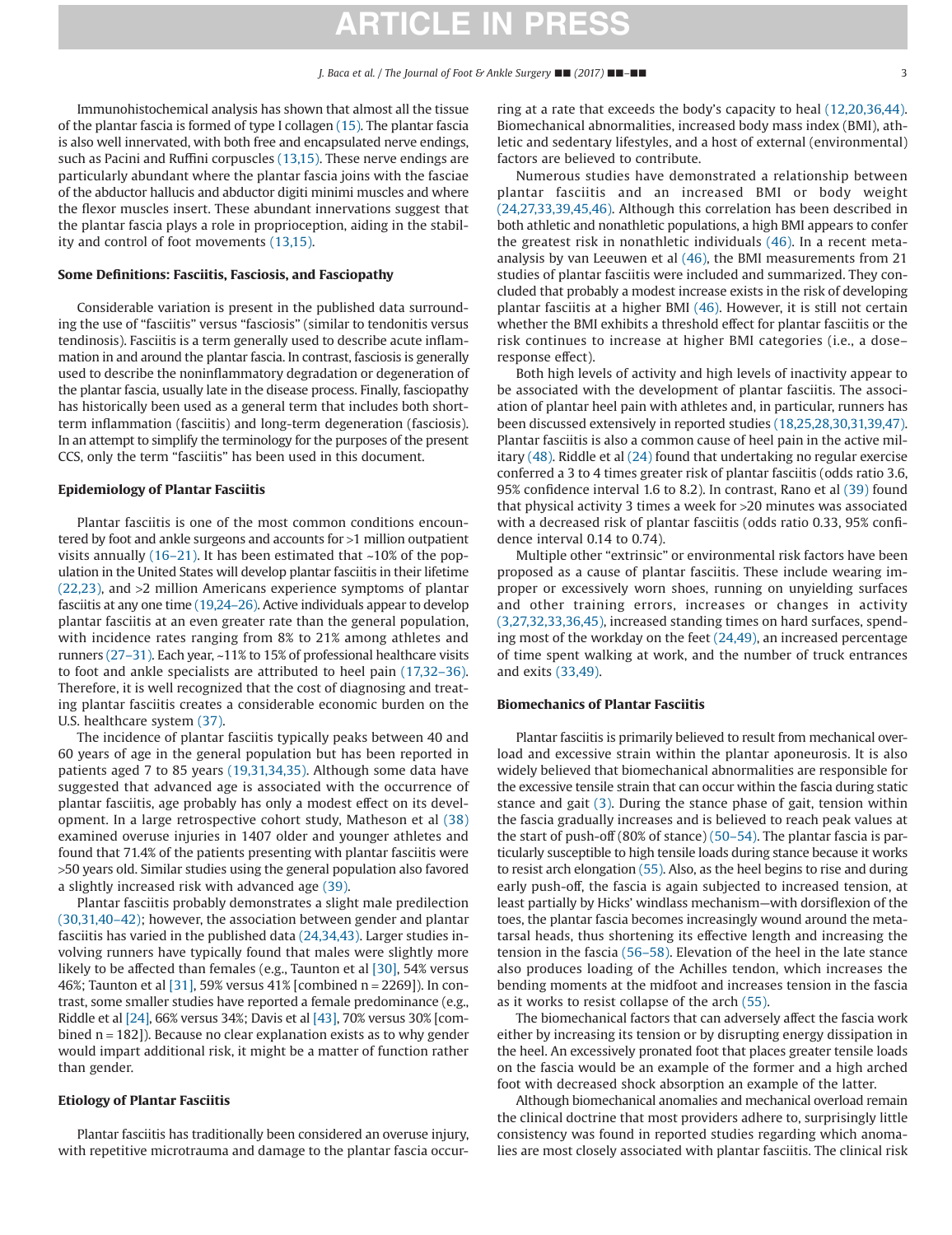### 4 *J. Baca et al. / The Journal of Foot & Ankle Surgery* ■■ *(2017)* ■■*–*■■

factors that have the greatest support are an increased BMI and restricted ankle joint dorsiflexion range of motion, in particular, in the nonathletic population [\(46\).](#page-10-9) An increased mechanical load due to a higher BMI seems a very plausible source of increased plantar fascial stress [\(46\),](#page-10-9) and the association between the BMI and musculoskeletal symptoms in general is widely recognized [\(59\).](#page-10-15) A tight or contracted Achilles tendon is also thought to produce greater tensile loads in the fascia through direct transmission of tension through the calcaneal trabecular system, as proposed by Arandes and Viladot [\(60\)](#page-10-16) and/or by increasing its passive mechanical longitudinal tension as a method of counteracting the arch flattening effect of ankle dorsiflexion stiffness [\(61,62\).](#page-10-17)

Perhaps the greatest reason investigators have failed to identify a common set of biomechanical risk factors across all studies is that 2 distinct patient populations appears to be affected by plantar fasciitis: (1) athletes/runners and (2) more sedentary individuals with a higher BMI. In athletic individuals, high arched feet and varus knee alignment (variables that limit shock absorption) appear to be more closely linked to the development of plantar fasciitis symptoms [\(63\).](#page-10-18) In contrast, in sedentary populations, a higher BMI, pronated feet, and ankle equinus appear to result in a greater risk [\(24,33,46,64\).](#page-10-6) Hamstring tightness [\(64,65\)](#page-10-19) and both lower heel pad energy dissipation properties and lower maximum heel pad stiffness also appear to contribute to the development of plantar fasciitis [\(28,49,66,67\).](#page-10-20)

Because most of our understanding of the biomechanical and clinical observations found in patients with plantar fasciitis have derived from case-control and cross-sectional studies, it is unclear whether these observations are causative or, rather, the result of plantar fasciitis. It is important that we strive to better understand the biomechanical factors contributing to plantar fasciitis, because this will help to improve our understanding of the etiology and help to move toward a consensus regarding the treatment options for plantar fasciitis.

### **Materials and Methods**

### *Creation of the Panel*

Members of the ACFAS have suggested that CCSs would be useful. Therefore, the ACFAS enacted an initiative to create such documents for foot and ankle surgeons. This initiative was originally conceived to report on a variety of topics and take the place of previous clinical practice guidelines. To move forward with this initiative, a formal consensus method process was undertaken. Experts in the field of foot and ankle surgery were sent an invitation by the ACFAS to participate on a panel to develop a CCS on the diagnosis and treatment of plantar heel pain. Care was taken to ensure that the panel members included an appropriate mix of practice experience, academic rank, and practice location and type. The 6-member panel completed disclosure forms and was tasked with providing opinions and suggestions on the diagnosis and treatment of proximal plantar fasciitis. The panel was led by 1 chairperson (H.P.S.) and assisted by ACFAS members and staff. Over several months, the panel members participated in e-mail dialogue, several conference calls, and a face-to-face meeting. The panel's stated goal was to examine the current data relating to the diagnosis and treatment of adult acquired, proximally based, plantar fasciitis. A literature search was undertaken to identify published studies. In addition, the panel reached a consensus on a series of questions relating to the diagnosis and treatment of plantar fasciitis.

### *Formal Literature Review*

Comprehensive reviews of the published data were then performed by the panel members and included searches of Medline, EMBASE, the Cochrane Database of Systematic Reviews, PubMed, Ovid, Google Scholar, Scopus, and manual searches of the references of the included articles. Although this was not a formal systematic review, each panel member conducted thorough literature searches using these databases in an attempt to answer specific questions on each topic. The data searches included at least all prospective clinical trials, retrospective clinical cohort analyses, and retrospective case series specifically involving the diagnosis and treatment of proximal plantar fasciitis and associated topics.

#### *Consensus*

A modified Delphi method was used to attain consensus on several pertinent clinical questions by the members of the panel. A series of statement questions was developed by the panel chairperson (H.P.S.). These were sent to the rest of the panel to determine their relevancy, inclusion, and categorization. Once the questions were finalized, they were sent to all panel members to review and answer. The answers were based on the appropriateness of the statement question and were graded from 1 (extremely inappropriate) to 9 (extremely appropriate) using a Likert scale. Each panel member answered the questions anonymously, and the results were sent to the panel chair (H.P.S.) [\(Fig.](#page-4-0)). The answers were reviewed and, in the cases for which agreement was reached, the results were grouped from 1 to 3 (inappropriate), 4 to 6 (uncertain), or 7 to 9 (appropriate). For those questions for which agreement was not reached (i.e., more than one of the panelists' ratings were outside the 3-point region [1 to 3, 4 to 6, or 7 to 9] containing the median), the results were summarized, kept anonymous, and distributed back to the panel members, with the reasons for the varying judgments included. These items were left for review. At the face-to-face meeting, the questions were administered again in light of the explanations provided by the other panel members. The panel members were able to change the ratings based on group discussions. An attempt was made to reach consensus for all questions, although this was not a requirement. All panel members participated in creation of the CCS manuscript. The final draft was submitted to the ACFAS leadership for adoption**.**

#### **Discussion**

### *Diagnosis of Plantar Fasciitis*

**Consensus Statement: The panel reached consensus that the statement "Plantar fasciitis is diagnosed, in most cases, by history and physical examination findings alone" was appropriate.**

One very typical complaint of patients with plantar fasciitis and inferior calcaneal bursitis is pain on the first few steps in the morning and after periods of inactivity. Generally, the pain from plantar fasciitis subsides to some degree with ambulation and mobilization. During standing and other activities of daily living, a progressive worsening of symptoms often occurs, with increased complaints of pain at the end of the day. Periodically, the pain will also be noted at rest owing to the tissue inflammation that results from repetitive tissue stress during daily activities. The severity of symptoms is often related to the hours of standing during daily activities and is many times altered by shoe gear. The most common location of pain for plantar fascia-originated symptoms is located at the plantar medial tubercle of the calcaneus at the plantar fascial insertion. Symptoms can extend along the course of the plantar fascia into the central arch; however, this has been a less prevalent finding. Also, lateral band and plantar lateral heel pain can be present but has been more variable. Generally, minimal clinical signs of inflammation such as swelling and erythema will be present. Pain with midfoot, hindfoot, and ankle range of motion is generally absent. Additionally, pain with medial lateral compression of the body of the calcaneus is not a component of plantar fascia-based symptoms and, if present, indicates the possibility of a stress fracture or other primarily bone pathology.

### **Consensus Statement: The panel reached consensus that the statements "Routine use of radiographs is not necessary for the diagnosis of nontraumatic plantar fasciitis" and "The presence of a calcaneal spur does not generally alter the treatment course" were both appropriate.**

These 2 statements are particularly true in cases in which the history and physical examination findings are highly suggestive of plantar fasciitis. Radiographs can help rule out other causes of pain and should be ordered if a question of trauma, pain out of the ordinary, or recalcitrant pain that is not responding to appropriate conservative treatment is present. The role of imaging for the diagnosis of plantar heel pain has been variably recommended, and the value of plain film radiography has not been universally accepted. The question of whether imaging studies are necessary for the proper diagnosis and treatment lies in the significance of whether both soft tissue and bone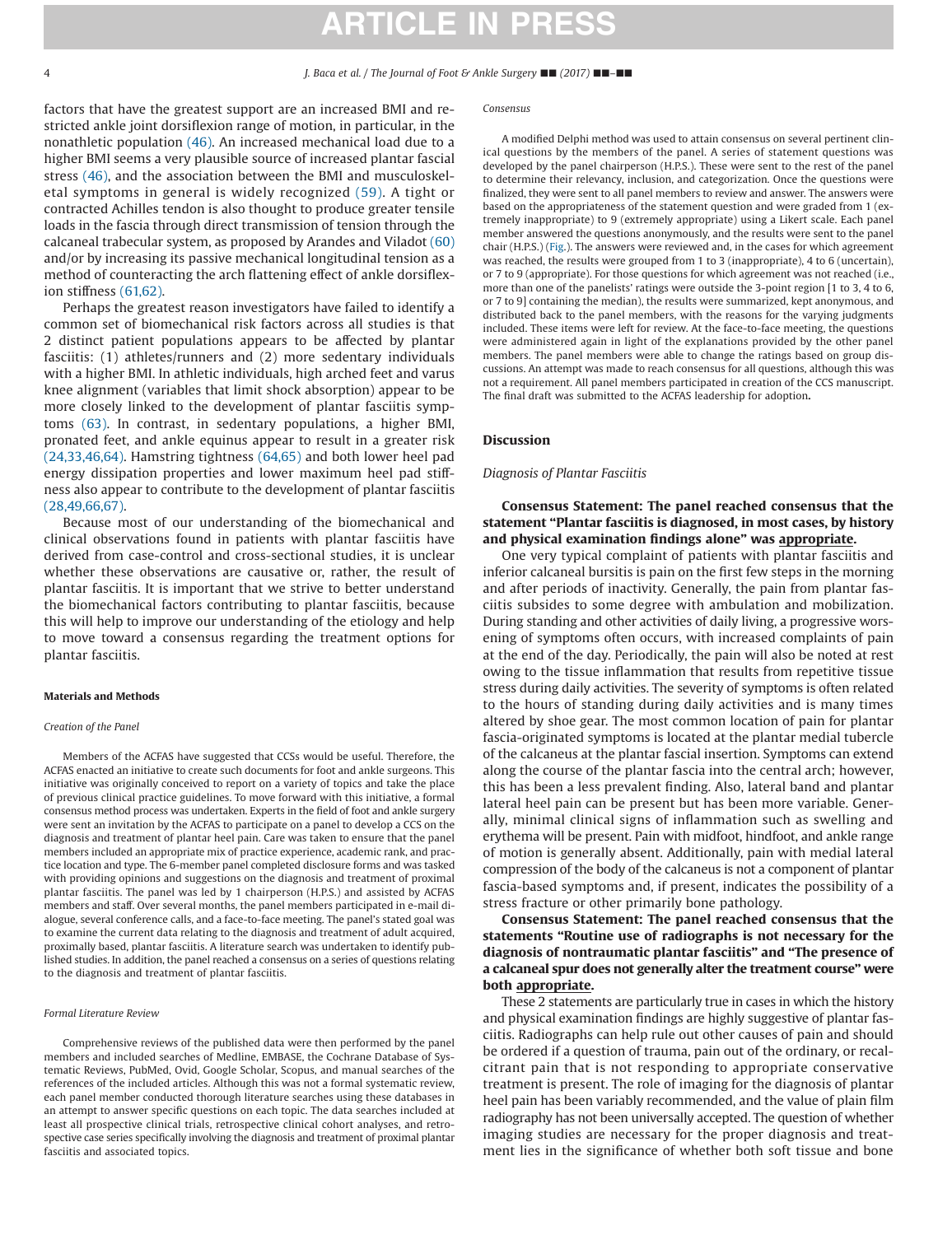### **ARTICLE IN PRESS**

*J. Baca et al. / The Journal of Foot & Ankle Surgery* ■■ *(2017)* ■■*–*■■ 5

**Diagnosis** 1. Plantar fasciitis is diagnosed clinically 5 9  $1<sub>2</sub>$ 3 6 7 4 Extremely appropriate Extremely inappropriate 2. Radiographs are necessary for diagnosis in patients with ICHP  $1<sub>2</sub>$  $3 \overline{4}$ -5 6  $\overline{7}$ 8 9 Extremely inappropriate Extremely appropriate 3. Radiographs will alter the diagnosis or treatment course in patients with ICHP  $1<sub>2</sub>$ 5 6  $\overline{7}$  $3 -4$ 8 Extremely inappropriate Extremely appropriate 4. Presence of a calcaneal spur changes the treatment course in ICHP  $\overline{\mathbf{A}}$ 5 6 1 <mark>2 </mark> 3  $\overline{7}$ 8 9 Extremely appropriate **Extremely inappropriate** 5. Advanced imaging is necessary for diagnosis of ICHP 9  $1\quad 2$ 3 4 5 6  $\overline{7}$ 8 Extremely appropriate Extremely inappropriate 6. Radiographs should routinely be ordered in patients with classic ICHP  $\overline{7}$  $1\quad 2$ 3 4 5 6 8 9 Extremely inappropriate Extremely appropriate 7. Radiographs should be ordered in patients with ICHP after failure of first line therapies  $1<sub>2</sub>$ 3  $\overline{A}$ 5 6  $7 \overline{8}$ 9 Extremely inappropriate Extremely appropriate 8. Ultrasound is a necessary adjunct for the accurate diagnosis and treatment of ICHP  $1<sub>2</sub>$ 3  $\overline{4}$ 5 6  $\overline{7}$ 8 Extremely inappropriate Extremely appropriate

<span id="page-4-0"></span>**Fig.** The questionnaire with the range of answers indicated by the consensus panel highlighted in yellow. ICHP, infracalcaneal heel pain.

changes are causative of the condition or simply associated findings. Levy et al [\(68\)](#page-10-21) suggested that radiography was of limited value in the diagnosis and treatment of acute plantar fasciitis. In their review, they identified plantar calcaneal spurs in 59.5% of symptomatic patients and Achilles spurs in 46.5%. However, the identification of these findings led to changes in diagnosis and/or treatment in only 2% of the group [\(68\).](#page-10-21) Reports of plantar spurs in asymptomatic heels include those by Rubin and Witten [\(69\),](#page-10-22) Tanz [\(8\),](#page-9-7) and Barrett et al [\(70\),](#page-10-23) with rates of 27% of 461 16%, and 21%, respectively. Although plantar spurs can be identified in a variable percentage of patients with plantar heel pain, their significance is not clear. Rogers et al [\(71\)](#page-10-24) studied the association of enthesophytes (bone formation at a ligament attachment) and osteophytes (bone formation at the edge of a joint) and found that these 2 conditions present together when present and also occur at multiple sites, indicating that patients with spurs might be "bone formers." This idea of bone formers was corroborated by Menz et al [\(72\),](#page-10-25) who noted that patients with plantar calcaneal spurs were more likely to have Achilles spurs. They also showed a positive association with spurs in patients with obesity, increased age, and osteoarthritis. Bassiouni [\(73\)](#page-10-26) also showed a high incidence of calcaneal spurs in patients with both osteoarthritis and rheumatoid arthritis. The calcaneal enthesophyte incidence has also been reported by Mahto and Ohmar [\(74\)](#page-10-27) (22% of 100 cadaveric specimens), Kullar et al [\(75\)](#page-10-28) (26.5% of 200 specimens), Toumi et al [\(76\)](#page-10-29) (38% combined plantar and posterior spurs), and Williams et al [\(77\)](#page-10-30) (75% in painful heels and 63%

in contralateral nonpainful heels). That both plantar and Achilles spurs have been identified in some, but not all, patients and the association with bone formation at multiple sites would support the argument that the spur might not be causative but simply a finding suggestive of an arthritic condition or a trait leading to multiple-site bone formation.

Further confusing the issue regarding the significance of spurs and the diagnosis of heel pain is the referral bias present in most studies. Johal and Milner [\(16\)](#page-9-13) highlighted this in a review of 19 patients with heel pain (89% incidence of plantar spur) and 19 age-matched controls (32% incidence of plantar spurs). Despite the identification of an increased incidence, causation could not be established. That referrals from primary care providers to a specialist are more likely when radiographs show a spur introduces bias into the assessment. Ahmad et al [\(78\)](#page-10-31) reported on the size and shape of plantar calcaneal spurs in a group of patients referred for plantar heel pain. They found no correlation between the size or shape of the spur with symptoms (i.e., small spurs were likely to have worse symptoms than large spurs) [\(78\).](#page-10-31) They concluded that the spur is not the source of inflammation and pain but an incidental finding. Moroney et al [\(79\)](#page-10-32) evaluated the clinical symptoms and lateral radiographs of 1103 patients with and without calcaneal spurs. Their findings were similar to others reporting more overall foot pain in patients with spurs and an increase incidence of spurs with obesity, increased age, diabetes, and osteoarthritis. They concluded that the presence of calcaneal spurs might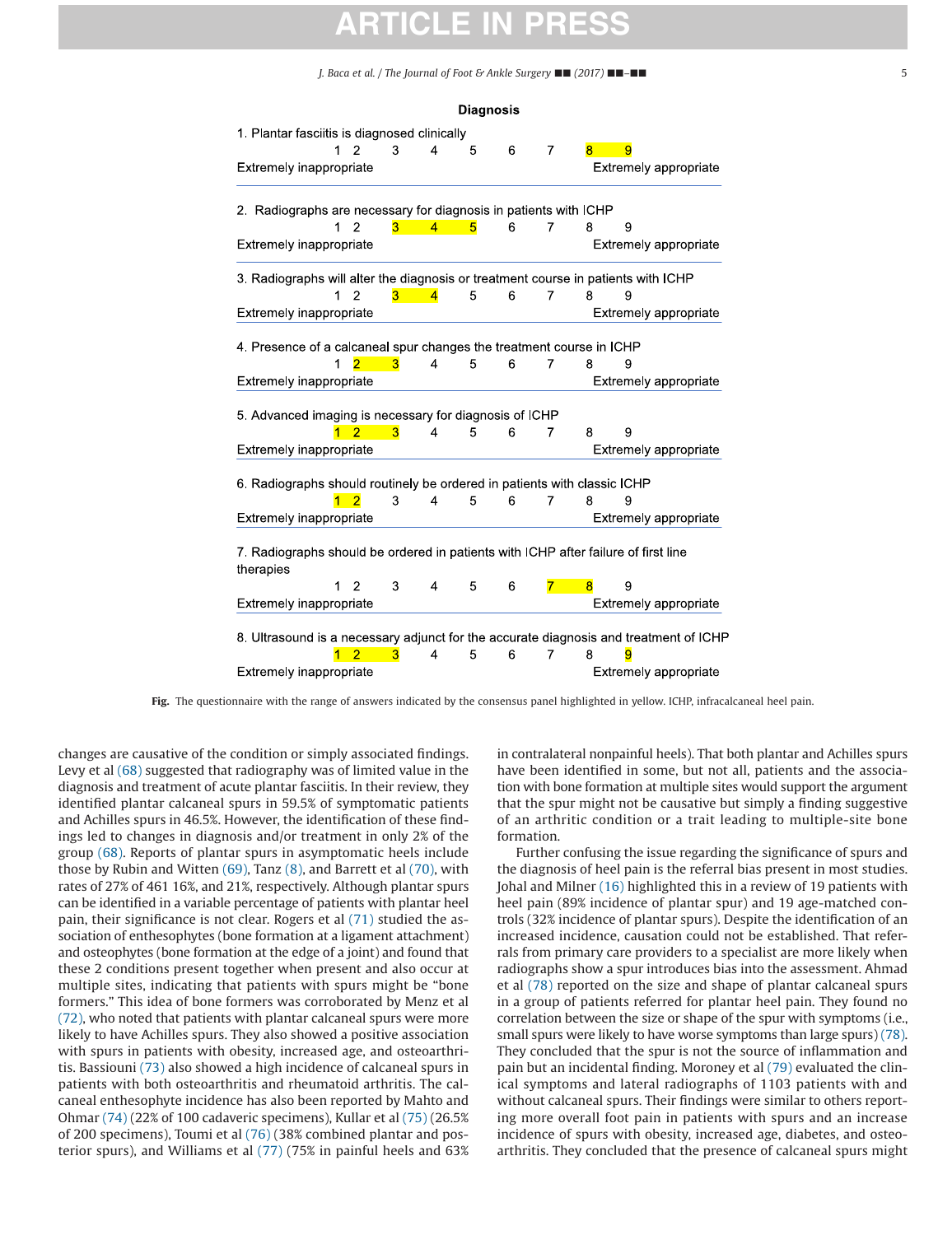### **ARTICLE IN**

6 *J. Baca et al. / The Journal of Foot & Ankle Surgery* ■■ *(2017)* ■■*–*■■

### Open ended questions

- 1. What is the primary diagnostic modality for inferior calcaneal heel pain?
- 2. What are the primary treatment modalities for interior calcaneal heel pain?
- 3. What are the secondary treatment modalities if primary treatment modalities fail?
- 4. What are the tertiary conservative treatment modalities if secondary treatment modalities fail?
- 5. How many steroid injections will you give?
- 6. Do you need ultrasound guidance for steroid injections?
- 7. How important is biomechanical support (ie orthotics)?
- 8. How do you determine OTC vs. custom orthotics?
- 9. How important is BMI in development/treatment of BMI?
- 10 Do you apply strapping/taping?
- 11. What is your differential diagnosis if conservative treatment fails?

12. How do you differentiate between plantar fasciitis and inferior calcaneal bursitis?

13. How do you differentiate between plantar fasciitis and Baxter's neuritis?

14. How do you differentiate between plantar fasciitis and tarsal tunnel syndrome?

15. At what point is advanced imaging considered?

16. Is equinus important in treatment of plantar fasciitis?

- 17. At what point do you refer to physical therapy?
- 18. How long do you wait before considering surgical intervention for plantar fasciitis?
- 19. Do you ever operate on inferior calcaneal bursitis?

20. Does the literature support use of:

- a. PRP?
- b Botox?
- c. Needling?
- d. Topaz® coblation?
- e. Neurotherm® radiofrequency ablation?
- f. EWST?
- 21. For surgical intervention, are there better outcomes for one type of procedure in step, percutaneous, EPF, medial open.

22. Any other thoughts/questions for us to consider?

**Fig.** (*continued*)

be an indicator of foot pain, independent of plantar fasciitis, and that spurs themselves do not cause the pain but might be indicators of associated conditions [\(79\).](#page-10-32)

When studying the radiographic data on plantar calcaneal spurs, another interesting finding emerged. It has been widely held that plantar calcaneal enthesophytes are caused by excessive traction on the plantar fascia from biomechanical causes. However, multiple studies have shown that the "spur" is not often located in the plantar fascia but is consistently present superior to the fascia in the intrinsic muscles [\(10,70,80\).](#page-9-17) This has led some to postulate that the cause of the spur is related to vertical compression rather than longitudinal traction [\(10,72\).](#page-9-17)

**Consensus Statement: The panel reached consensus that the statement "Advanced imaging, such as magnetic resonance imaging and ultrasonography, is not necessary for diagnosis or guidance of treatment in nontraumatic plantar fasciitis" was appropriate.**

The panel believed that advanced imaging will have its greatest utility for those patients in whom conservative treatment has failed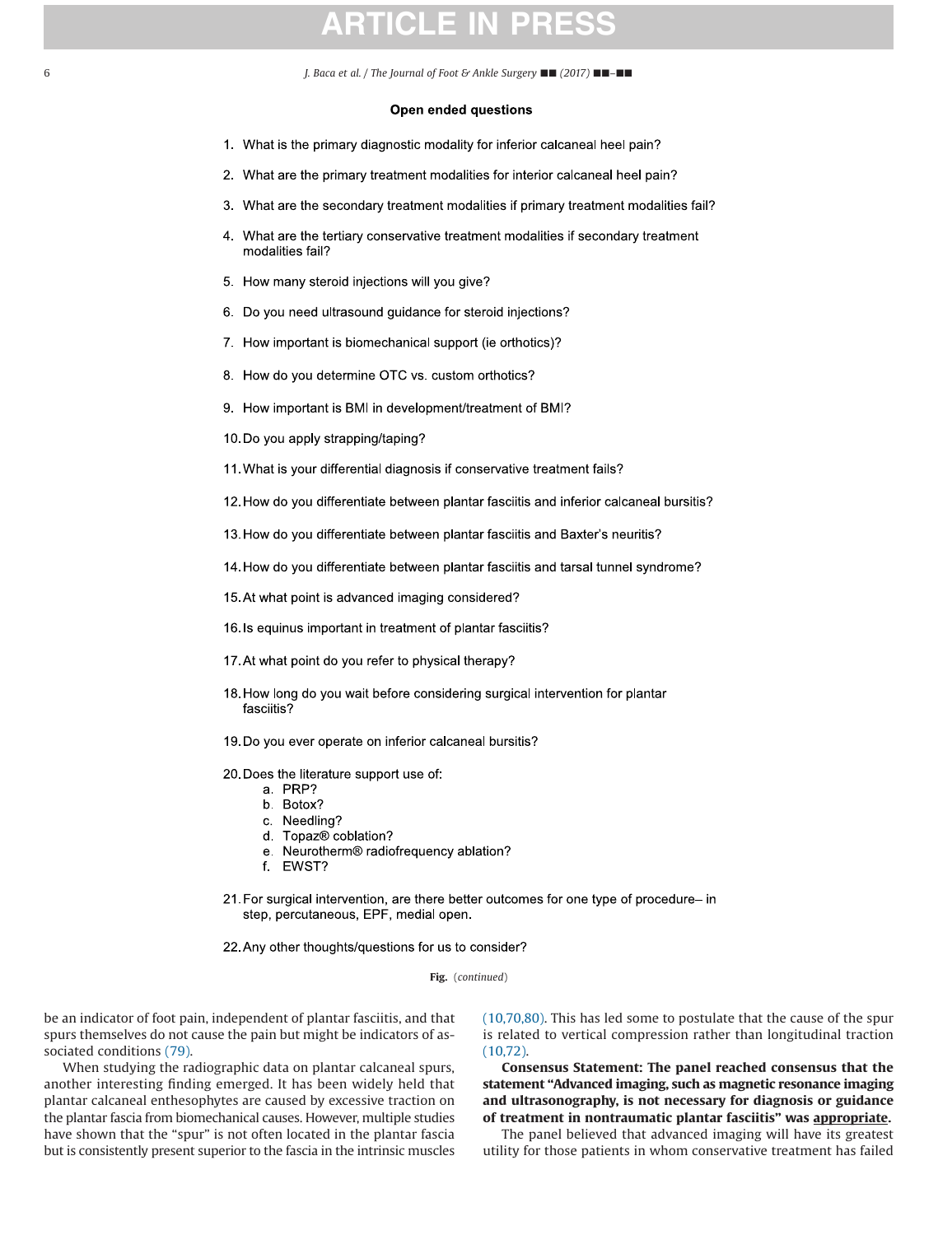and when historical or clinical symptoms are present that suggest another plausible etiology. When studying advanced imaging studies of patients with plantar heel pain, one consistent imaging finding in plantar heel pain is thickening of the plantar fascia and associated soft tissue structures. However, these structural changes are not always consistent with symptoms and are not generally required for the diagnosis or to indicate specific treatments. Ehrmann et al [\(81\)](#page-10-33) studied magnetic resonance images from 77 asymptomatic volunteers. The mean plantar fascia thickness was 0.6 mm medially, 4.0 mm centrally, and 2.3 mm within the lateral fascicle. The  $T_1$ -weighted sequence signal intensity was increased in the fascia of 16 of 77 volunteers (21%) and in only 7.8% using  $T_2$ -weighted images. Only 6.5% (5 volunteers) had soft tissue edema notable deep to the fascia, and 21% had edema superficial to the fascia. Calcaneal spurs were detected in 19% (15 of 77) volunteers, and 5.2% demonstrated calcaneal bone marrow edema. Physicians should be mindful that patients can be asymptomatic even with images demonstrating signs of pathology. Signal changes at the plantar fascia and the presence of superficial fascial edema and calcaneal spurs might not be consistent with a plantar fasciitis diagnosis. Magnetic resonance imaging findings that were previously thought to represent plantar fasciitis can also be found in asymptomatic volunteers. Overuse of imaging could lead to overdiagnosis, with no benefit. Fleischer et al [\(82\)](#page-10-34) used both quantitative and qualitative ultrasound findings of plantar fascia thickness and biconvexity of the proximal plantar fascia to predict patients' response to treatment. They determined that patients found to have biconvexity (qualitative appearance) tended to have lower responses to mechanical therapy over 3 months but that thickness (quantitative appearance) was not associated with treatment failure [\(82\).](#page-10-34) Radwan et al [\(83\)](#page-10-35) performed a systematic review of the effectiveness of ultrasonography for the diagnosis of plantar fasciitis and found it was an effective tool for assessing structural changes in the fascia. Although advanced imaging is clearly capable of assessing the structural morphology and integrity of the fascia, its necessity for determining the diagnosis and utility in predicting the treatment course remains unclear.

**Consensus Statement: The panel reached consensus that the statement "Diagnostic ultrasonography is an important adjuvant tool in the diagnosis and treatment of nontraumatic plantar fasciitis" was unclear—neither appropriate nor inappropriate.**

The answer for this statement varied widely according to experience and practice location and type. Those in favor used ultrasonography to help, not only to guide the injection, but also to measure the thickness of the plantar fascia for injection and at the follow-up appointments in the office. Other practitioners in the panel do not use ultrasonography at all. The panel agreed that the actual significance of the ultrasound findings is empirical and that the benefit of its use to guide treatment is not entirely clear when considering the available scientific data. However, for those with access, it does make sense that ultrasonography would allow more accurate targeting of injection therapy and the practitioner to measure the thickness of the fascia and to assess for qualitative changes during the treatment regimen.

### **Consensus Statement: The panel reached consensus that the statement "In most cases, infracalcaneal heel pain is a soft tissuebased disorder and calcaneal spurring is most likely not a causative factor" was appropriate.**

Our conclusion was determined by the variable incidence and location of the spur and the data regarding soft tissue thickening and structural changes. This notion has been bolstered by the finding that patients with plantar calcaneal spurs tend to have osteophytes and enthesophytes at multiple anatomic locations, possibly because of phenotypic characteristics rather than from local mechanical or traumatic causes, which is often cited with heel spurs. The question that requires consideration, however, is the need to see these soft tissue and bone changes to either make the diagnosis or choose the proper treatment for a patient with the typical clinical presentation of acute plantar heel pain. Parallel with the question of necessity is the cost of the imaging studies. If the identification of a spur does not help the clinician with the diagnosis or to refine the treatment recommendation, the cost of the imaging study is wasteful. However, if the clinical presentation is atypical, suggests the presence of a stress fracture (calcaneal body pain), or the initial appropriate therapy fails, imaging is a useful modality.

### *Treatment of Plantar Fasciitis*

Nonsurgical treatment methods for plantar fasciitis will be successful in most individuals. Unlike the previous 2010 heel pain clinical practice guideline [\(1\),](#page-9-0) the panel thought that less emphasis should be placed on a prescriptive protocol, or treatment ladder, that details when in the treatment course various modalities should be introduced. Instead, we believed it was more important for providers to attempt to tailor treatments to fit their patient's activity and lifestyle/ employment requirements, with consideration of the patient's chronicity and severity of symptoms.

### **Consensus Statement: The panel reached consensus that the statement "Appropriate treatment of plantar fasciitis requires sufficient understanding of the patient's chronicity of symptoms" was appropriate.**

It is important for providers to select treatments that will have the greatest effect within each stage of plantar fasciitis. Generally, the duration of symptoms helps to define the 3 phases of plantar fasciitis: acute, subacute, and chronic. Acute plantar fasciitis refers to the initial 4 to 6 weeks after onset. It can be either traumatic in etiology or due to mechanical overload. Subacute plantar fasciitis is usually present for approximately 6 to 12 weeks, and chronic plantar fasciitis is present for >3 months. A subdivision of chronic is refractory/recalcitrant. Refractory plantar fasciitis is best defined as chronic plantar fasciitis that has not improved with appropriate intervention for >6 months and is much more difficult to successfully treat.

#### *Nonsurgical Treatment*

**Consensus Statement: The panel reached consensus that the statement "Nonsteroidal antiinflammatory drugs (NSAIDs) are safe and effective in the treatment of the pain associated with plantar fasciitis" was unclear—neither appropriate nor inappropriate.**

Although it makes sense to treat the acute phase of plantar fasciitis with antiinflammatory agent, no published data support its use. Only Donley et al [\(84\)](#page-10-36) reviewed the use of oral NSAIDs in a randomized, prospective, placebo-controlled study. Patients were given a treatment regimen that included either celecoxib or placebo. Both patient groups improved, with no statistically significant differences between the placebo and NSAID groups at 1, 2, or 6 months. Therefore, based on expert opinion and the sparse data, the panel does not recommend the routine use of NSAIDs in treating plantar fasciitis.

### **Consensus Statement: The panel reached consensus that the statement "Biomechanical support is safe and effective in the treatment of plantar fasciitis" was appropriate.**

Because the primary cause of plantar fasciitis is mechanical overload and increased tension in the fascia, it is important to address any biomechanical factors that might be contributing. This includes taping or strapping, over-the-counter insoles, custom foot orthoses, and BMI counseling to prevent recurrence [\(39\).](#page-10-4) Patients in all stages of plantar fasciitis are advised to avoid nonsupportive shoes, including flipflops and ballet slippers. It is important to support the medial longitudinal arch to reduce stress on the plantar fascia. In 2014, Escalona-Marfil et al [\(85\)](#page-10-37) evaluated whether a sandal that incorporates the arch profile of an in-shoe foot orthosis raises the medial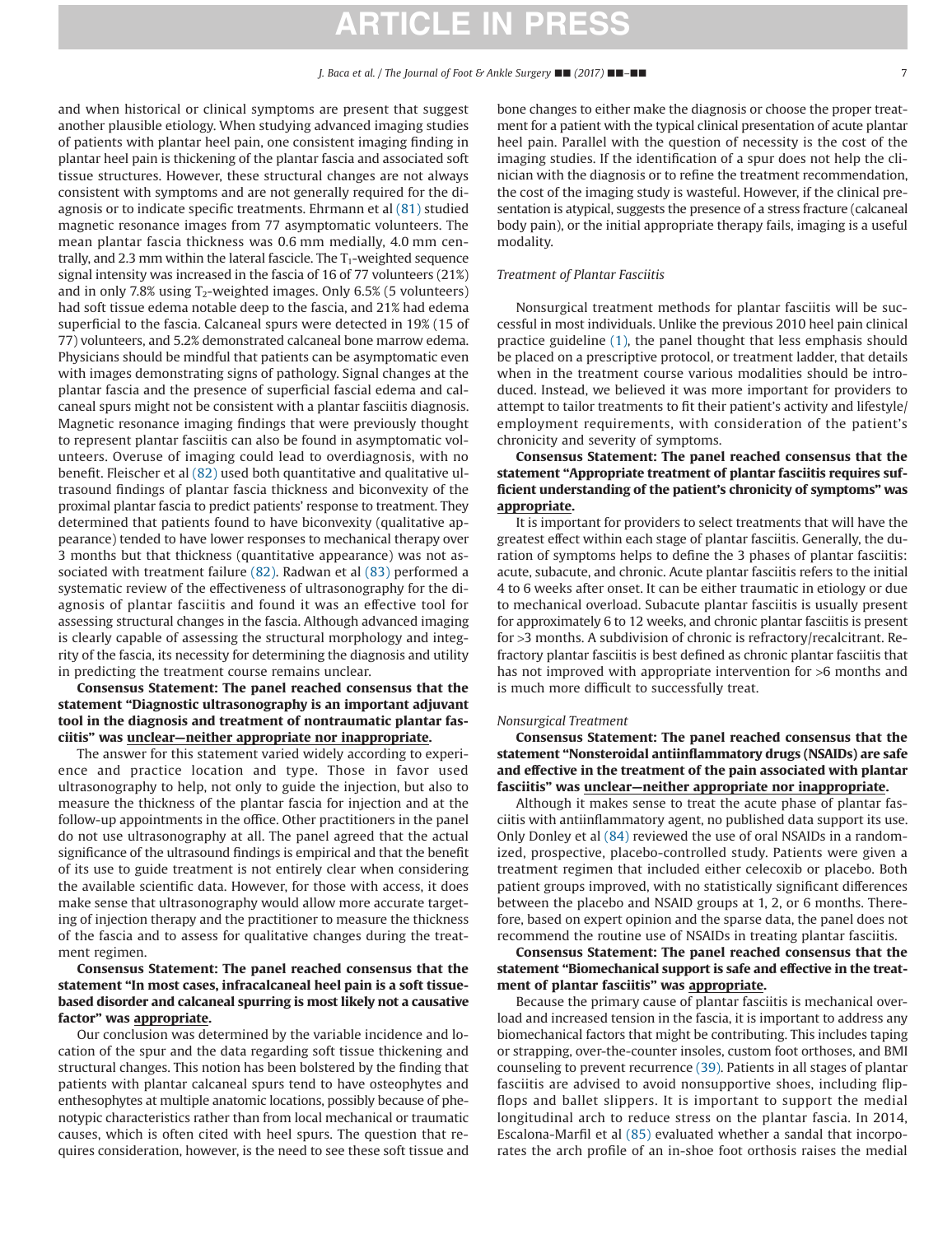### **ARTICLE IN PRESS**

longitudinal arch. They concluded that medial longitudinal arch height is elevated by contoured sandals and approximates the subtalar joint neutral position of the foot, similar to that achieved by an orthosis [\(85\).](#page-10-37)

Foot taping and strapping are particularly beneficial in the acute phase of plantar fasciitis to help support the medial longitudinal arch. Numerous studies [\(86–91\)](#page-10-38) have evaluated the efficacy of taping and shown that in the short term, this remains a viable option to help reduce acute pain by supporting the plantar fascia.

A meta-analysis by Lee et al [\(92\)](#page-11-0) showed that the use of foot orthoses in patients with plantar fasciitis appears to be associated with reduced pain and increased function. Chia et al [\(93\)](#page-11-1) evaluated the foot pressure patterns for different types of orthotics and compared them with bone spur pads and flat insoles in patients with chronic plantar fasciitis. They concluded that prefabricated orthotics and custom orthotics reduced rearfoot peak forces and are useful in distributing pressure uniformly over the rear foot region [\(93\).](#page-11-1) Additionally, Landorf et al [\(94\),](#page-11-2) in a randomized trial, evaluated the short- and long-term effectiveness of foot orthosis in the treatment of plantar fasciitis. They followed up 135 participants for 12 months [\(94\).](#page-11-2) They compared a sham orthotic, prefabricated orthotic, and a custom orthotic. At 3 months, pain relief and function favored the prefabricated custom orthotics. However, at the 12-month review, no significant changes were found in the primary outcome [\(94\).](#page-11-2) A prospective randomized trial by Pfeffer et al [\(35\),](#page-10-39) studied 236 patients from 15 centers with a symptom duration of ≤6 months. They combined stretching and shoe devices, including a silicone heel pad, a felt pad, a rubber heel cup, and custom orthotic device. All patients improved; however, they found that the patient improvement rates were greatest for the patients who performed stretching exercises and wore a prefabricated shoe insert [\(35\).](#page-10-39) Stuber and Kristmason [\(95\),](#page-11-3) in a narrative review of randomized controlled trials (RCTs), demonstrated several studies that showed custom-made orthotics were more beneficial than over-the-counter devices. In a double-blind, prospective, randomized clinical trial, Wrobel et al [\(96\)](#page-11-4) compared custom foot orthoses, prefabricated foot orthoses, and a sham insole. Seventy-seven patients were included, and all the patients had had symptoms for <1 year. Patients in the custom foot orthosis group were 5 times more active, despite having performed 50% less Achilles tendon stretching, compared with the prefabricated insole and sham groups. All 3 groups in the study improved with respect to post-static dyskinesia on rising in the morning with the use of supportive shoe gear, stretching, and ice. Based on findings from all the studies, it is imperative to discuss appropriate biomechanical support with patients with plantar fasciitis. Medical treatment without patient involvement will lessen the success rates of nonsurgical treatment options. Appropriate and supportive shoe gear is important to support the medial longitudinal arch. Taping has been successful in published studies; however, most of the panel does not perform taping of patients on a regular basis. Taping can be used to support the arch and rest the plantar fascia in the short term. It can also be used as a test to determine whether the patient would do well with a more controlling insole or custom orthotic. The panel agreed that the decision to use a custom orthotic (versus an overthe-counter insole) depends primarily on the patient's magnitude of foot deformity, activity level, and whether the patient had a previous failed response with an over-the-counter insole.

### **Consensus Statement: The panel reached consensus that the statement "Stretching is safe and effective in the treatment of plantar fasciitis" was appropriate.**

Tight hamstrings and equinus are common in patients with plantar fasciitis [\(64\).](#page-10-19) Treatment of equinus is important for all stages of plantar fasciitis. A prospective, randomized study by DiGiovanni et al [\(97\),](#page-11-5) investigated patient outcomes with chronic heel pain. The 101 patients with chronic plantar fasciitis were divided into a plantar fascia tissue stretching program or an Achilles tendon stretching program. Of the 101 patients, 82 returned for a follow-up examination after 8 weeks. They found that patients performing plantar fascia-specific stretching exercises had superior results in reducing the pain with their first step in the morning and their highest level of pain. Kamonseki et al [\(98\)](#page-11-6) compared the effects of stretching with and without muscle strengthening of the foot alone or foot and hip on pain and function in patients with plantar fasciitis. At 8 weeks, they found that all patients experienced improvement in function and stability [\(98\).](#page-11-6) Equinus is quite common in patients with plantar fasciitis; therefore, a strict stretching exercise program will be beneficial.

In 2006, Roos et al [\(99\)](#page-11-7) compared the effects of foot orthosis and night splints, alone or combined, in a prospective, randomized trial with 1-year follow-up data. Forty-three patients were randomized to receive foot orthoses, foot orthoses and night splints, or night splints alone. At 12 weeks, pain reduction of 30% to 50% was seen in all groups. At 52 weeks, the pain reduction was 62% in the 2 groups using foot orthoses compared with 40% in the night splint-only group. At 12 months, 19 of the 23 patients available for follow-up examinations were still using the foot orthosis compared with only 1 of 28 still using the night splint. Their study showed that stretching with a night splint is beneficial but that patient compliance is not as high as that for orthotics. Lee et al [\(100\)](#page-11-8) evaluated the effectiveness of adjustable dorsiflexion night splints alone and combined with accommodative foot orthosis in the treatment of plantar fasciitis. Their study of 28 patients demonstrated that the addition of dorsiflexion night splints to the use of foot orthoses was more effective than the use of foot orthoses alone. Finally, Barry et al [\(101\)](#page-11-9) in 2002 compared the effectiveness of standing gastrocnemius soleus stretching to the use of a prefabricated night splint sock. They concluded that the night splint treatment group had a significantly shorter recovery time, fewer followup visits before recovery, and fewer total additional interventions compared with the stretching group [\(101\).](#page-11-9)

Physical therapy is also a beneficial adjunct for those who have difficulty stretching at home. In addition to stretching, physical therapy offers other modalities, including iontophoresis, soft tissue mobilization [\(102\),](#page-11-10) and myofascial release [\(103,104\).](#page-11-11)

The consensus of the panel is that stretching is extremely important in the treatment of plantar fasciitis. The type of stretching protocol (home stretching, night splint, or physical therapy) will vary according to the severity of the equinus and patient preference. No consensus was reached regarding the type of stretching needed. However, the panel agreed that more aggressive stretching would be preferred.

**Consensus Statement: The panel reached consensus that the statement "Corticosteroid injections are safe and effective in the treatment of plantar fasciitis" was appropriate.**

In a recent Cochrane review and meta-analysis of 3 RCTs, David et al [\(105\)](#page-11-12) concluded that local steroid injections compared with placebo or no treatment might slightly reduce heel pain for ≤1 month but not subsequently. The panel was of the same opinion and admitted to using injectable steroids for the acute relief of symptoms, recognizing that these are not disease modifying and have little lasting effect beyond the first 4 weeks. These findings clearly underscore the importance of not offering corticosteroid injections as monotherapy for plantar fasciitis.

A systematic review by Uden et al [\(106\)](#page-11-13) evaluated experimental studies in English from 1998 to 2010. Six RCTs met their selection criteria and were included. They concluded that both customized foot orthosis and corticosteroid injections can lead to a reduction in the pain associated with plantar fasciitis. They commented that steroid injections can have side effects (especially pain as a result of the injection), which could limit their acceptability [\(106\).](#page-11-13) In a comparison between ultrasound and palpation guidance of local steroid injections, Tsai et al [\(107\)](#page-11-14) concluded that ultrasound guidance is associated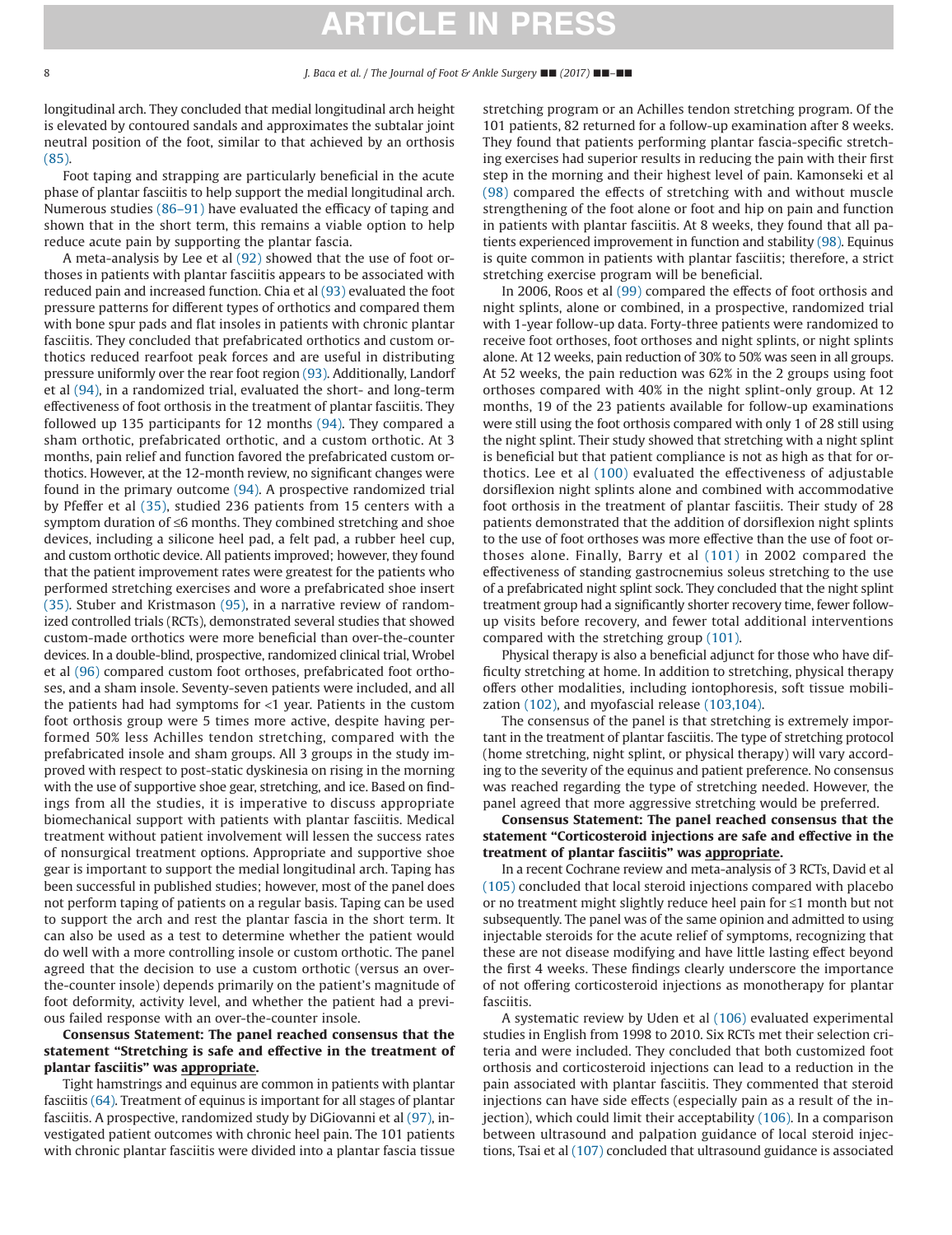with a lower recurrence of heel pain owing to the ability to appropriately inject in the area of maximal tenderness. Tatli and Kapasi [\(108\)](#page-11-15) evaluated the "real risks" of steroid injections. They showed significant improvement in the short term. Combined with stretching, corticosteroid injections can provide efficacious pain relief. However, they recommended performing the injection with ultrasound monitoring to reduce the risk of potential complications [\(108\).](#page-11-15) A RCT by McMillan et al [\(109\)](#page-11-16) compared 82 patients with a clinical and ultrasound diagnosis of plantar fasciitis unrelated to systemic inflammatory disease. They found a single ultrasound-guided dexamethasone injection was safe and effective; however, significant pain relief did not continue beyond 4 weeks. In a recent meta-analysis comparing ultrasound- versus palpation-guided corticosteroid injections, Li et al [\(110\)](#page-11-17) examined 5 RCTs with 149 patients and concluded that ultrasound-guided injection was superior with regard to the visual analog scale score for pain, response rate, and plantar fascia appearance on ultrasound scans. However, no statistically significant difference was found between the 2 groups for heel pain tenderness.

It appears that ultrasound guidance can be helpful for more anatomic precision. However, the panel was unable to reach a conclusion regarding whether it is required for corticosteroid injections.

Because very little guidance is available from the published data regarding the proper placement of injections, steroid strength, and/ or injection frequency, the panel members were also asked to comment individually on their preferred technique. The members of the panel were comfortable giving 2 to 3 injections maximum within a 12 month period, citing the risk of rupture and/or fat pad atrophy as the primary concerns with continued use. The dose and type of corticosteroid injected varied widely among members. However, all agreed that caution should be exercised when injecting steroids to prevent fat pad and tissue atrophy with multiple injections or from using too high of a steroid dose. The members agreed that providers must also exercise good clinical judgment and not continue to offer corticosteroids to patients without improvement or a positive response. Finally, the panel members varied considerably regarding their preferred location of steroid placement for patients with plantar fasciitis (e.g., above, below, or within the fascia itself). However, for patients with classic proximally based plantar fasciitis, the panel agreed that attempts should be made to place the injection in close proximity to the insertion of the plantar fascia into the calcaneus.

**Consensus Statement: The panel reached consensus that the statement "Other injection techniques (e.g., amniotic tissue, plateletrich plasma, botulinum toxin, needling, and prolotherapy) are safe and effective in the treatment of plantar fasciitis" was uncertain neither appropriate nor inappropriate.**

Although other injection techniques are emerging for the treatment of plantar fasciitis, they have been supported only by lowquality studies consisting of case series, retrospective comparative studies, or small trials, lacking long-term follow-up data. Rather than speculate on the value of these injection therapies, the panel thought that further investigation is needed to assess how these will compare with the more conventional treatment protocols.

**Consensus Statement: The panel reached consensus that the statement "Extracorporeal shockwave therapy (ESWT) is safe and effective in the treatment of plantar fasciitis" was appropriate.**

Most ESWT protocols are designed to be administered in the office, once a week for 3 to 5 sessions total (high- or low-dose/energy delivered either by radial or focused shock waves). In these instances, anesthesia (e.g., nerve block) is not indicated and, when used, likely reduces the efficacy of the treatment [\(111,112\).](#page-11-18) In contrast, highenergy, focused ESWT, which is extremely painful, can also be administered in 1 session under intravenous sedation in the operating room. The published data suggest that both are efficacious for subacute and chronic heel pain. At the time of the present CCS, we

found 6 systematic reviews [\(112–117\),](#page-11-19) which identified 20 RCTs among them. The reviews included different RCTs in individual metaanalysis and presented data for different outcomes. All reviews suggested a net beneficial effect of ESWT compared with placebo, especially with respect to heel pain at 12 weeks, but also in activity, function, and quality of life [\(112–117\).](#page-11-19) A general observation across all studies was that approximately 70% of patients with chronic or subacute plantar fasciitis who underwent ESWT had experienced meaningful improvement in their heel pain at 12 weeks. ESWT, however, does not appear to be an effective first-line option for patients with acute plantar fasciitis. Rompe et al [\(118\)](#page-11-20) found that a program of manual stretching was superior to low-energy radial ESWT in their RCT of 102 patients with symptoms for <6 weeks. Because ESWT has few negative consequences and the recovery time is short, with patients typically walking and returning to full activities within a few days, the panel thought that ESWT is a valuable option for providers treating heel pain. However, because it is still not widely available in the United States owing to the cost of treatments and the lack of health insurance coverage, most members of the panel were not using ESWT routinely in their practice.

#### *Surgical Treatment*

Despite the tremendous progress in the conservative management of plantar fasciitis, a subset of patients continue to need surgical intervention to resume their normal daily lifestyle. Surgical intervention should be reserved for chronic, refractory cases that have failed appropriate conservative treatment for ≥6 months [\(35,48,119–121\).](#page-10-39) Surgery for plantar fasciitis has 2 common and accepted types of procedures, and both work by releasing the tension from the plantar fascia. The panel reached a consensus that the reduction of plantar fascial tension is an integral part of surgical intervention for plantar fasciitis. The first treatment modality is plantar fasciotomy, which involves cutting a portion of the plantar fascia directly to decrease the tension on the fascial band. The second modality is gastrocnemius recession to decrease the tension indirectly.

### **Consensus Statement: The panel reached consensus that the statement "Plantar fasciotomy (open and endoscopic) is a safe and effective option for chronic, refractory plantar fasciitis" was appropriate.**

Partial or complete release of the plantar fascia has been performed for many years, whether as an isolated procedure or combined with excision of the plantar calcaneal spur or gastrocnemius recession. In 1995, Tomczak and Haverstock [\(122\)](#page-11-21) performed a retrospective comparison of endoscopic plantar fasciotomies (EPFs) to open plantar fasciotomy with heel spur resection. They reported that both groups were asymptomatic at 9 months but that the EPF group had returned to work and full activities 55 days earlier [\(122\).](#page-11-21) The largest review of EPF was 652 cases treated by 25 surgeons reported by Barrett et al [\(70\)](#page-10-23) in 1995. In their series, all surgeons released the medial one third of the band and demonstrated success and reproducibility. However, the patients were only followed up for 3 weeks postoperatively [\(70\).](#page-10-23) O'Malley et al [\(123\)](#page-11-22) in 2000 reviewed 20 feet treated by EPF and found that all patients with unilateral heel pain had complete relief and that the 1 patient with bilateral heel pain reported no improvement in pain. Morton et al [\(48\)](#page-10-10) in 2013 performed a retrospective review of 105 consecutive EPF procedures on U.S. army soldiers and reviewed the outcomes stratified by the BMI. Of those patients with a BMI of ≤25.53 kg/m<sup>2</sup>, 96.35% had a postoperative pain level of 0, but only 44% of those with a BMI of  $\geq$ 29.8 kg/m<sup>2</sup> had a postoperative pain score of 0. Hill et al [\(124\)](#page-11-23) in 1989 performed a study on increased body weight and heel pain in consecutive plantar heel pain patients. They found a statistically significant correlation between heel pain and increased body weight. This positive correlation was also reported by Riddle et al [\(24\)](#page-10-6) in 2003 and Rano et al [\(39\)](#page-10-4) in 2001. Fishco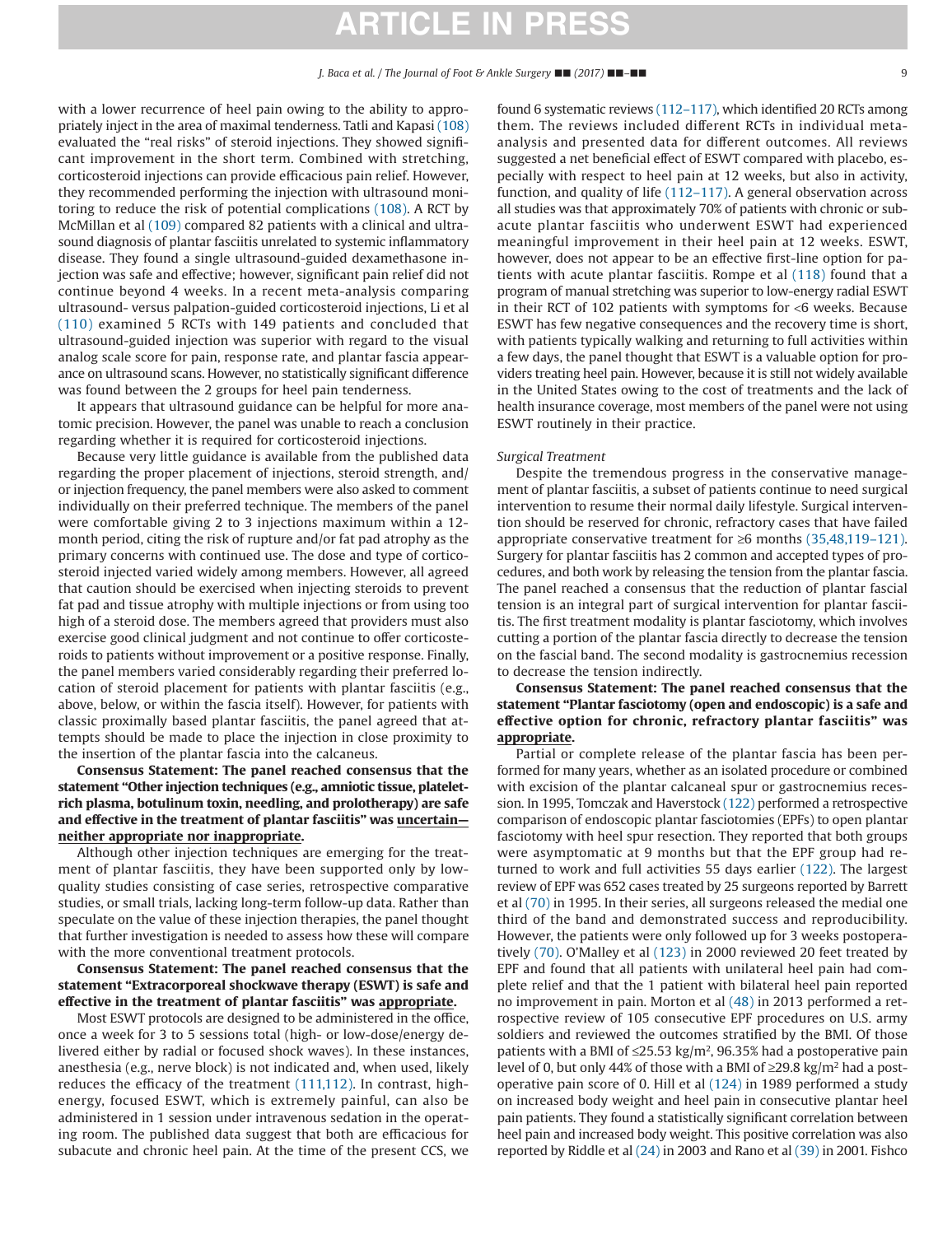et al [\(125\)](#page-11-24) reported the findings from a retrospective study of instep plantar fasciotomy on 83 patients. The main complication was scarring in 9.6% of the patients [\(125\).](#page-11-24) Surgery was deemed successful 93.6% of the time, and 95.7% of the patients would recommend the procedure to someone with the same condition [\(125\).](#page-11-24) Woelffer et al [\(12\)](#page-9-9) in 2000 reported the 5-year results for patients who had undergone instep plantar fasciotomy. The satisfaction rate was ≥90% in 30 of the 33 feet, although 3 patients did complain of pain at the surgical site at times. The consensus of the panel was that release of the plantar fascia by any method is a valid surgical procedure in the treatment of chronic plantar fasciitis.

### **Consensus Statement: The panel reached consensus that the statement "Gastrocnemius release is a safe and effective option for chronic, refractory plantar fasciitis when clinically significant equinus is present" was appropriate.**

Achilles tendon tension and plantar fascia loading are closely related. Patients with posterior group tightness and gastrocnemius contracture are known to exhibit decreased ankle joint range of motion and are at increased risk of developing plantar fasciitis [\(46\).](#page-10-9) Cychosz et al [\(126\)](#page-11-25) in 2015 performed a systematic review on the effectiveness of gastrocnemius recession in overuse pathologies in the foot and ankle. Although infracalcaneal heel pain was not studied specifically, they concluded that gastrocnemius release remains an underrepresented treatment for overload pathologies in the foot and ankle. They also found clear efficacy for gastrocnemius release and relief of midfoot and forefoot pain [\(126\).](#page-11-25) In 2012, Schroeder [\(127\)](#page-11-26) demonstrated that clinically significant improvement in ankle joint range of motion can be obtained with gastrocnemius recession. To date, 3 studies have examined gastrocnemius release in patients with plantar fasciitis, 2 using proximal release of the medial head in the popliteal fossa [\(128, 129\)](#page-11-27) and 1 using a distal release at the myotendinous junction [\(130\).](#page-11-28) Abbassian et al [\(128\)](#page-11-27) studied proximal medial gastrocnemius release (PMGR) in 21 heels (17 patients) with ≥1 year of follow-up data. They found that 81% of the patients in the study reported total or significant pain relief at the final follow-up examination with fast recovery and low overall morbidity [\(128\).](#page-11-27) Two patients related subjective weakness (12%) and 3 (17%) had some evidence of objective weakness at the final follow-up visit; however, this did not affect their outcome or satisfaction with the procedure [\(128\).](#page-11-27) In the case series by Maskill et al [\(130\),](#page-11-28) 25 limbs underwent gastrocnemius recession for painful plantar fasciitis. The mean visual analog scale pain scores had improved from 8.1 preoperatively to 1.9 at the final follow-up examination. Finally, in a retrospective comparative study, Monteagudo et al [\(129\)](#page-11-29) compared the results of open plantar fasciotomy ( $n = 30$ ) with PMGR  $(n = 30)$  in the treatment of chronic recalcitrant plantar fasciitis. They found that gastrocnemius release was superior to open fasciotomy for all outcomes [\(129\).](#page-11-29) Patient satisfaction in the PMGR group reached 95% (compared with only 60% in the fasciotomy group). Additionally, patients in the PMGR group had returned to work and sports at 3 weeks postoperatively on average, and the functional and pain scores were considerably better in the PMGR group [\(129\).](#page-11-29) Although no high level evidence is available yet to support of gastrocnemius release/ recession, the panel still unanimously agreed that this represents a safe and effective treatment option (in isolation and in combination) for patients with gastrocnemius contracture and chronic refractory infracalcaneal heel pain.

**Consensus Statement: The panel reached consensus that the statement "Other surgical techniques (e.g., ultrasonic debridement with a microtip device, cryosurgery, and bipolar radiofrequency ablation) are safe and effective options for chronic, refractory plantar fasciitis" was uncertain—neither appropriate nor inappropriate.**

These treatment options have very little long-term data or peerreviewed studies. Further research is needed to determine their effectiveness. Cryosurgery is a minimally invasive percutaneous procedure for plantar fasciitis that has been described by both Allen et al [\(131\)](#page-11-30) and Cavazos et al [\(121\).](#page-11-31) Cryosurgery has very limited usage or clinical research to recommend its use. One retrospective study by Cavazos et al [\(121\)](#page-11-31) demonstrated a 77.4% success rate in a sampling of 137 feet. Ultrasonic debridement with a microtip is new and does not yet have appropriate peer-reviewed studies for this panel to give a recommendation. This technology has been touted to remove only the degenerated tissue; however, outcome studies are needed. Bipolar radiofrequency ablation for recalcitrant plantar fasciitis has only been investigated and reported once by Sorensen et al [\(132\)](#page-11-32) and provided only a 33.3% satisfactory pain relief at 4 weeks. The rate of good results did improve to 85.72% when rated subjectively.

In conclusion, in considering a treatment protocol for the diagnosis and treatment of plantar fasciitis, it is important to understand that each patient presentation will vary and no "cookie cutter" design will fit all patients. Appropriate diagnosis is mandatory to rule out other causes of heel pain. Treatment modalities will differ according to the chronicity and severity of the patient's pain. Instead of giving a specific algorithm, the panel believed it would be more appropriate to review the published data and comment on the efficacy of the most common modalities used for diagnosis and treatment. Efforts should be made to tailor a treatment plan to each individual patient according to their specific expectations and physical requirements. In addition, it is important to remain cost conscious and responsible to the healthcare system. Not all patients present equally; therefore, not every treatment regimen can be standardized. Is important to continue to monitor patients and their response to treatment for appropriate and timely improvement in their disease state.

### **References**

- <span id="page-9-0"></span>1. [Thomas JL, Christensen JC, Kravitz SR, Mendicino RW, Schuberth JM, Vanore JV,](http://refhub.elsevier.com/S1067-2516(17)30619-1/sr0010) [Weil LS Sr, Zlotoff HJ, Bouché R, Baker J; American College of Foot and Ankle](http://refhub.elsevier.com/S1067-2516(17)30619-1/sr0010) [Surgeons heel pain committee. The diagnosis and treatment of heel pain: a clinical](http://refhub.elsevier.com/S1067-2516(17)30619-1/sr0010) [practice guideline-revision 2010. J Foot Ankle Surg 49\(3 suppl\):S1–S19, 2010.](http://refhub.elsevier.com/S1067-2516(17)30619-1/sr0010)
- <span id="page-9-1"></span>2. [La Porta GA, La Fata PC. Pathologic conditions of the plantar fascia. Clin Podiatr](http://refhub.elsevier.com/S1067-2516(17)30619-1/sr0015) [Med Surg 22:1–9, 2005.](http://refhub.elsevier.com/S1067-2516(17)30619-1/sr0015)
- <span id="page-9-2"></span>3. [Wearing SC, Smeathers JE, Urry SR, Hennig EM, Hills AP. The pathomechanics of](http://refhub.elsevier.com/S1067-2516(17)30619-1/sr0020) [plantar fasciitis. Sports Med 36:585–611, 2006.](http://refhub.elsevier.com/S1067-2516(17)30619-1/sr0020)
- <span id="page-9-3"></span>4. [Dylevsky I. Connective tissues of the hand and foot. Acta Univ Carol Med Monogr](http://refhub.elsevier.com/S1067-2516(17)30619-1/sr0025) [127:5–195, 1988.](http://refhub.elsevier.com/S1067-2516(17)30619-1/sr0025)
- <span id="page-9-5"></span>5. [Sarrafian SK. Anatomy of the Foot and Ankle: Descriptive, Topographic, Functional,](http://refhub.elsevier.com/S1067-2516(17)30619-1/sr0030) [JB Lippincott Company, New York, 1983.](http://refhub.elsevier.com/S1067-2516(17)30619-1/sr0030)
- <span id="page-9-4"></span>6. [Hawkins BJ, Langermen RJ Jr, Gibbons T, Calhoun JH. An anatomic analysis of](http://refhub.elsevier.com/S1067-2516(17)30619-1/sr0035) [endoscopic plantar fascia release. Foot Ankle Int 16:552–558, 1995.](http://refhub.elsevier.com/S1067-2516(17)30619-1/sr0035)
- <span id="page-9-6"></span>7. [Nakamura A, Osonoi T, Terauchi Y. Relationship between urinary sodium excretion](http://refhub.elsevier.com/S1067-2516(17)30619-1/sr0040) [and pioglitazone-induced edema. J Diabetes Investig 1:208–211, 2010.](http://refhub.elsevier.com/S1067-2516(17)30619-1/sr0040)
- <span id="page-9-7"></span>8. [Tanz SS. Heel pain. Clin Orthop Relat Res 28:169–178, 1963.](http://refhub.elsevier.com/S1067-2516(17)30619-1/sr0045)
- <span id="page-9-8"></span>9. [Forman WM, Green MA. The role of intrinsic musculature in the formation of](http://refhub.elsevier.com/S1067-2516(17)30619-1/sr0050) [inferior calcaneal exostoses. Clin Podiatr Med Surg 7:217–223, 1990.](http://refhub.elsevier.com/S1067-2516(17)30619-1/sr0050)
- <span id="page-9-17"></span>10. [Kumai T, Benjamin M. Heel spur formation and the subcalcaneal enthesis of the](http://refhub.elsevier.com/S1067-2516(17)30619-1/sr0055) [plantar fascia. J Rheumatol 29:1957–1964, 2002.](http://refhub.elsevier.com/S1067-2516(17)30619-1/sr0055)
- 11. [Li J, Muehleman C. Anatomic relationship of heel spur to surrounding soft tissues:](http://refhub.elsevier.com/S1067-2516(17)30619-1/sr0060) [greater variability than previously reported. Clin Anat 20:950–955, 2007.](http://refhub.elsevier.com/S1067-2516(17)30619-1/sr0060)
- <span id="page-9-9"></span>12. [Woelffer KE, Figura MA, Sandberg NS, Snyder NS. Five-year follow-up results of](http://refhub.elsevier.com/S1067-2516(17)30619-1/sr0065) [instep plantar fasciotomy for chronic heel pain. J Foot Ankle Surg 39:218–223,](http://refhub.elsevier.com/S1067-2516(17)30619-1/sr0065) [2000.](http://refhub.elsevier.com/S1067-2516(17)30619-1/sr0065)
- <span id="page-9-11"></span><span id="page-9-10"></span>13. [Benjamin M. The fascia of the limbs and back—a review. J Anat 214:1–18, 2009.](http://refhub.elsevier.com/S1067-2516(17)30619-1/sr0070)
- 14. [Snow SW, Bohne WH, DiCarlo E, Chang VK. Anatomy of the Achilles tendon and](http://refhub.elsevier.com/S1067-2516(17)30619-1/sr0075) [plantar fascia in relation to the calcaneus in various age groups. Foot Ankle Int](http://refhub.elsevier.com/S1067-2516(17)30619-1/sr0075) [16:418–421, 1995.](http://refhub.elsevier.com/S1067-2516(17)30619-1/sr0075)
- <span id="page-9-12"></span>15. [Stecco C, Corradin M, Macchi V, Morra A, Porzionato A, Biz C, De Caro R. Plantar](http://refhub.elsevier.com/S1067-2516(17)30619-1/sr0080) [fascia anatomy and its relationship with Achilles tendon and paratenon. J Anat](http://refhub.elsevier.com/S1067-2516(17)30619-1/sr0080) [223:665–676, 2013.](http://refhub.elsevier.com/S1067-2516(17)30619-1/sr0080)
- <span id="page-9-13"></span>16. [Johal KS, Milner SA. Plantar fasciitis and the calcaneal spur: fact or fiction? Foot](http://refhub.elsevier.com/S1067-2516(17)30619-1/sr0085) [Ankle Surg 18:39–41, 2012.](http://refhub.elsevier.com/S1067-2516(17)30619-1/sr0085)
- <span id="page-9-15"></span>17. [League AC. Current concepts review: plantar fasciitis. Foot Ankle Int 29:358–366,](http://refhub.elsevier.com/S1067-2516(17)30619-1/sr0090) [2008.](http://refhub.elsevier.com/S1067-2516(17)30619-1/sr0090)
- <span id="page-9-16"></span>18. [Pohl MB, Hamill J, Davis IS. Biomechanical and anatomic factors associated with](http://refhub.elsevier.com/S1067-2516(17)30619-1/sr0095) [a history of plantar fasciitis in female runners. Clin J Sport Med 19:372–376, 2009.](http://refhub.elsevier.com/S1067-2516(17)30619-1/sr0095)
- <span id="page-9-14"></span>19. [Riddle DL, Schappert SM. Volume of ambulatory care visits and patterns of care](http://refhub.elsevier.com/S1067-2516(17)30619-1/sr0100) [for patients diagnosed with plantar fasciitis: a national study of medical doctors.](http://refhub.elsevier.com/S1067-2516(17)30619-1/sr0100) [Foot Ankle Int 25:303–310, 2004.](http://refhub.elsevier.com/S1067-2516(17)30619-1/sr0100)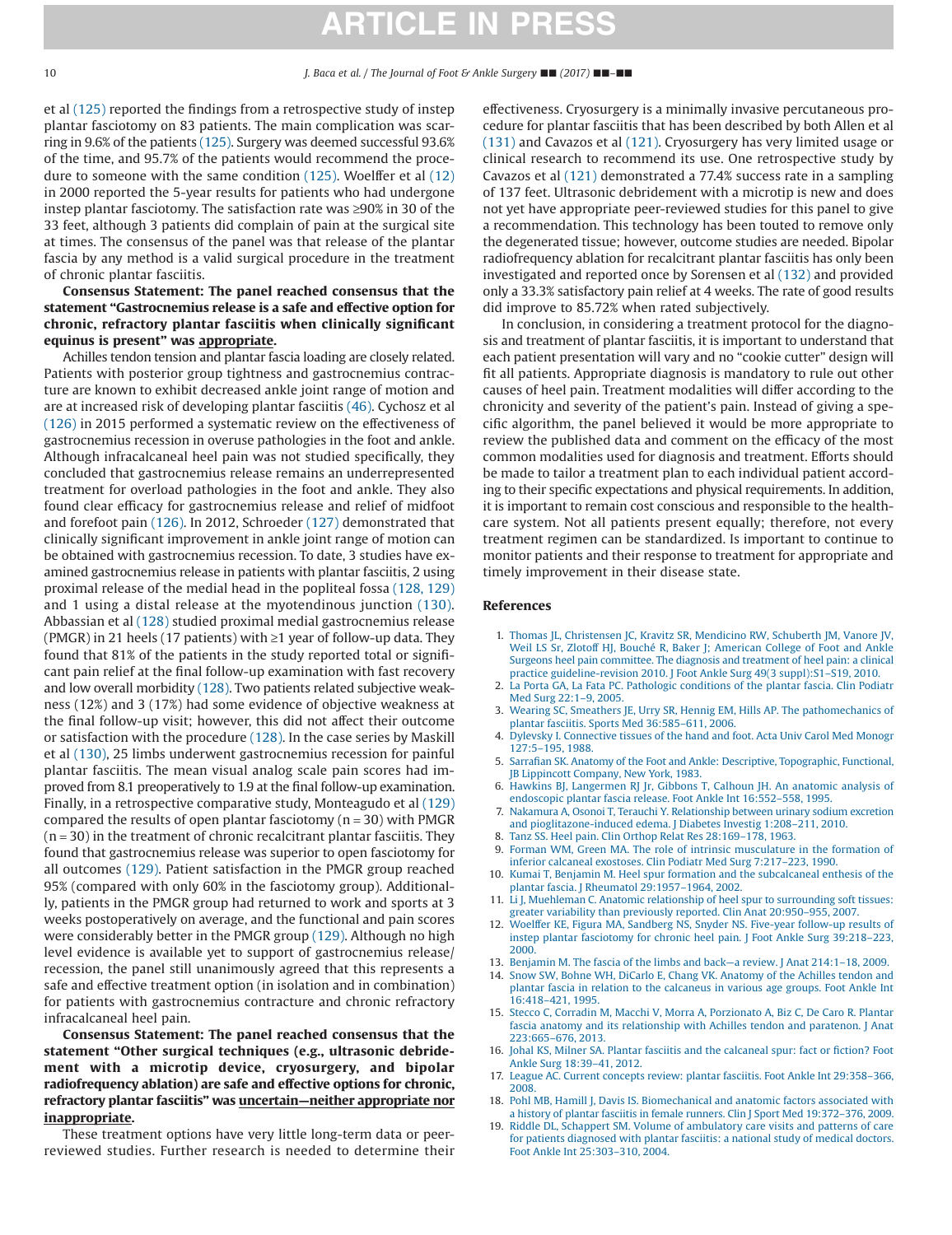#### *J. Baca et al. / The Journal of Foot & Ankle Surgery* ■■ *(2017)* ■■*–*■■ 11

- 20. [Sammarco GJ, Helfrey RB. Surgical treatment of recalcitrant plantar fasciitis. Foot](http://refhub.elsevier.com/S1067-2516(17)30619-1/sr0105) [Ankle Int 17:520–526, 1996.](http://refhub.elsevier.com/S1067-2516(17)30619-1/sr0105)
- 21. [Thomas MJ, Roddy E, Zhang W, Menz HB, Hannan MT, Peat GM. The population](http://refhub.elsevier.com/S1067-2516(17)30619-1/sr0110) [prevalence of foot and ankle pain in middle and old age: a systematic review. Pain](http://refhub.elsevier.com/S1067-2516(17)30619-1/sr0110) [152:2870–2880, 2011.](http://refhub.elsevier.com/S1067-2516(17)30619-1/sr0110)
- <span id="page-10-0"></span>22. [Cole C, Seto C, Gazewood J. Plantar fasciitis: evidence-based review of diagnosis](http://refhub.elsevier.com/S1067-2516(17)30619-1/sr0115) [and therapy. Am Fam Physician 72:2237–2242, 2005.](http://refhub.elsevier.com/S1067-2516(17)30619-1/sr0115)
- 23. [Crawford F, Thomson C. Interventions for treating plantar heel pain. Cochrane](http://refhub.elsevier.com/S1067-2516(17)30619-1/sr0120) [Database Syst Rev \(3\):CD000416, 2003.](http://refhub.elsevier.com/S1067-2516(17)30619-1/sr0120)
- <span id="page-10-6"></span>24. [Riddle DL, Pulisic M, Pidcoe P, Johnson RE. Risk factors for plantar fasciitis: a](http://refhub.elsevier.com/S1067-2516(17)30619-1/sr0125) [matched case-control study. J Bone Joint Surg Am 85-A:872–877, 2003.](http://refhub.elsevier.com/S1067-2516(17)30619-1/sr0125)
- 25. [Saxena A, Fullem B. Plantar fascia ruptures in athletes. Am J Sports Med 32:662–](http://refhub.elsevier.com/S1067-2516(17)30619-1/sr0130) [665, 2004.](http://refhub.elsevier.com/S1067-2516(17)30619-1/sr0130)
- 26. [Toomey EP. Plantar heel pain. Foot Ankle Clin 14:229–245, 2009.](http://refhub.elsevier.com/S1067-2516(17)30619-1/sr0135)
- <span id="page-10-1"></span>27. [Rome K. Anthropometric and biomechanical risk factors in the development of](http://refhub.elsevier.com/S1067-2516(17)30619-1/sr0140) [plantar heel pain—a review of the literature. Phys Ther Rev 2:123–134, 1997.](http://refhub.elsevier.com/S1067-2516(17)30619-1/sr0140)
- <span id="page-10-20"></span>28. [Rome K, Howe T, Haslock I. Risk factors associated with the development of plantar](http://refhub.elsevier.com/S1067-2516(17)30619-1/sr0145) [heel pain in athletes. Foot 11:119–125, 2001.](http://refhub.elsevier.com/S1067-2516(17)30619-1/sr0145)
- 29. [Lysholm J, Wiklander J. Injuries in runners. Am J Sports Med 15:168–171, 1987.](http://refhub.elsevier.com/S1067-2516(17)30619-1/sr0150)
- <span id="page-10-5"></span>30. [Taunton JE, Ryan MB, Clement DB, McKenzie DC, Lloyd-Smith DR, Zumbo BD. A](http://refhub.elsevier.com/S1067-2516(17)30619-1/sr0155) [retrospective case-control analysis of 2002 running injuries. Br J Sports Med](http://refhub.elsevier.com/S1067-2516(17)30619-1/sr0155) [36:95–101, 2002.](http://refhub.elsevier.com/S1067-2516(17)30619-1/sr0155)
- <span id="page-10-7"></span>31. [Taunton JE, Ryan MB, Clement DB, McKenzie DC, Lloyd-Smith D. Plantar fasciitis:](http://refhub.elsevier.com/S1067-2516(17)30619-1/sr0160) [a retrospective analysis of 267 cases. Phys Ther Sport 3:57–65, 2002.](http://refhub.elsevier.com/S1067-2516(17)30619-1/sr0160)
- 32. [Buchbinder R. Clinical practice: plantar fasciitis. N Engl J Med 350:2159–2166,](http://refhub.elsevier.com/S1067-2516(17)30619-1/sr0165) [2004.](http://refhub.elsevier.com/S1067-2516(17)30619-1/sr0165)
- <span id="page-10-11"></span>33. [Irving DB, Cook JL, Young MA, Menz HB. Obesity and pronated foot type may](http://refhub.elsevier.com/S1067-2516(17)30619-1/sr0170) [increase the risk of chronic plantar heel pain: a matched case-control study. BMC](http://refhub.elsevier.com/S1067-2516(17)30619-1/sr0170) [Musculoskelet Disord 8:41, 2007.](http://refhub.elsevier.com/S1067-2516(17)30619-1/sr0170)
- 34. [Irving DB, Cook JL, Menz HB. Factors associated with chronic plantar heel pain:](http://refhub.elsevier.com/S1067-2516(17)30619-1/sr0175) [a systematic review. J Sci Med Sport 9:11–24, 2006.](http://refhub.elsevier.com/S1067-2516(17)30619-1/sr0175)
- <span id="page-10-39"></span>35. [Pfeffer G, Bacchetti P, Deland J, Lewis A, Anderson R, Davis W, Alvarez R, Brodsky](http://refhub.elsevier.com/S1067-2516(17)30619-1/sr0180) [J, Cooper P, Frey C, Herrick R, Myerson M, Sammarco J, Janecki C, Ross S, Bowman](http://refhub.elsevier.com/S1067-2516(17)30619-1/sr0180) [M, Smith R. Comparison of custom and prefabricated orthoses in the initial](http://refhub.elsevier.com/S1067-2516(17)30619-1/sr0180) [treatment of proximal plantar fasciitis. Foot Ankle Int 20:214–221, 1999.](http://refhub.elsevier.com/S1067-2516(17)30619-1/sr0180)
- 36. [Rompe JD, Furia J, Weil L, Maffulli N. Shock wave therapy for chronic plantar](http://refhub.elsevier.com/S1067-2516(17)30619-1/sr0185) [fasciopathy. Br Med Bull 81-82:183–208, 2007.](http://refhub.elsevier.com/S1067-2516(17)30619-1/sr0185)
- <span id="page-10-2"></span>37. [Tong KB, Furia J. Economic burden of plantar fasciitis treatment in the United States.](http://refhub.elsevier.com/S1067-2516(17)30619-1/sr0190) [Am J Orthop \(Belle Mead NJ\) 39:227–231, 2010.](http://refhub.elsevier.com/S1067-2516(17)30619-1/sr0190)
- <span id="page-10-3"></span>38. [Matheson GO, Macintyre JG, Taunton JE, Clement DB, Lloyd-Smith R.](http://refhub.elsevier.com/S1067-2516(17)30619-1/sr0195) [Musculoskeletal injuries associated with physical activity in older adults. Med Sci](http://refhub.elsevier.com/S1067-2516(17)30619-1/sr0195) [Sports Exerc 21:379–385, 1989.](http://refhub.elsevier.com/S1067-2516(17)30619-1/sr0195)
- <span id="page-10-4"></span>39. [Rano JA, Fallat LM, Savoy-Moore RT. Correlation of heel pain with body mass index](http://refhub.elsevier.com/S1067-2516(17)30619-1/sr0200) [and other characteristics of heel pain. J Foot Ankle Surg 40:351–356, 2001.](http://refhub.elsevier.com/S1067-2516(17)30619-1/sr0200)
- 40. [Clement DB, Taunton JE, Smart GW, McNicol KL. A survey of overuse running](http://refhub.elsevier.com/S1067-2516(17)30619-1/sr0205) [injuries. Phys Sportsmed 9:47–58, 1981.](http://refhub.elsevier.com/S1067-2516(17)30619-1/sr0205)
- 41. [Gross ML, Davlin LB, Evanski PM. Effectiveness of orthotic shoe inserts in the](http://refhub.elsevier.com/S1067-2516(17)30619-1/sr0210) [long-distance runner. Am J Sports Med 19:409–412, 1991.](http://refhub.elsevier.com/S1067-2516(17)30619-1/sr0210)
- 42. [Macintyre JG, Taunton JE, Clement DB, Lloyd-Smith D, McKenzie DC, Morrell RW.](http://refhub.elsevier.com/S1067-2516(17)30619-1/sr0215) [Running injuries: a clinical study of 4,173 cases. Clin J Sport Med 1:81–87, 1991.](http://refhub.elsevier.com/S1067-2516(17)30619-1/sr0215)
- <span id="page-10-8"></span>43. [Davis PF, Severud E, Baxter DE. Painful heel syndrome: results of nonoperative](http://refhub.elsevier.com/S1067-2516(17)30619-1/sr0220) [treatment. Foot Ankle Int 15:531–535, 1994.](http://refhub.elsevier.com/S1067-2516(17)30619-1/sr0220)
- 44. [Lemont H, Ammirati KM, Usen N. Plantar fasciitis: a degenerative process \(fasciosis\)](http://refhub.elsevier.com/S1067-2516(17)30619-1/sr0225) [without inflammation. J Am Podiatr Med Assoc 93:234–237, 2003.](http://refhub.elsevier.com/S1067-2516(17)30619-1/sr0225)
- 45. [McPoil TG, Martin RL, Cornwall MW, Wukich DK, Irrgang JJ, Godges JJ. Heel pain](http://refhub.elsevier.com/S1067-2516(17)30619-1/sr0230) [plantar fasciitis: clinical practice guildelines linked to the international classification](http://refhub.elsevier.com/S1067-2516(17)30619-1/sr0230) [of function, disability, and health from the orthopaedic section of the American](http://refhub.elsevier.com/S1067-2516(17)30619-1/sr0230) [Physical Therapy Association. J Orthop Sports Phys Ther 38:A1–A18, 2008.](http://refhub.elsevier.com/S1067-2516(17)30619-1/sr0230)
- <span id="page-10-9"></span>46. [van Leeuwen KD, Rogers J, Winzenberg T, van Middelkoop M. Higher body mass](http://refhub.elsevier.com/S1067-2516(17)30619-1/sr0235) [index is associated with plantar fasciopathy/"plantarfasciitis": systematic review](http://refhub.elsevier.com/S1067-2516(17)30619-1/sr0235) [and meta-analysis of various clinical and imaging risk factors. Br J Sports Med](http://refhub.elsevier.com/S1067-2516(17)30619-1/sr0235) [50:972–981, 2016.](http://refhub.elsevier.com/S1067-2516(17)30619-1/sr0235)
- 47. [Messier SP, Pittala KA. Etiologic factors associated with selected running injuries.](http://refhub.elsevier.com/S1067-2516(17)30619-1/sr0240) [Med Sci Sports Exerc 20:501–505, 1988.](http://refhub.elsevier.com/S1067-2516(17)30619-1/sr0240)
- <span id="page-10-10"></span>48. [Morton TN, Zimmerman JP, Lee M, Schaber JD. A review of 105 consecutive uniport](http://refhub.elsevier.com/S1067-2516(17)30619-1/sr0245) [endoscopic plantar fascial release procedures for the treatment of chronic plantar](http://refhub.elsevier.com/S1067-2516(17)30619-1/sr0245) [fasciitis. J Foot Ankle Surg 52:48–52, 2013.](http://refhub.elsevier.com/S1067-2516(17)30619-1/sr0245)
- 49. [Werner RA, Gell N, Hartigan A, Wiggerman N, Keyserling WM. Risk factors for](http://refhub.elsevier.com/S1067-2516(17)30619-1/sr0250) [plantar fasciitis among assembly plant workers. PM R 2:110–116, 2010.](http://refhub.elsevier.com/S1067-2516(17)30619-1/sr0250)
- <span id="page-10-12"></span>50. [Erdemir A, Hamel AJ, Fauth AR, Piazza SJ, Sharkey NA. Dynamic loading of the](http://refhub.elsevier.com/S1067-2516(17)30619-1/sr0255) [plantar aponeurosis in walking. J Bone Joint Surg Am 86-A:546–552, 2004.](http://refhub.elsevier.com/S1067-2516(17)30619-1/sr0255)
- 51. [Wearing SC, Smeathers JE, Yates B, Sullivan PM, Urry SR, Dubois P. Sagittal](http://refhub.elsevier.com/S1067-2516(17)30619-1/sr0260) [movement of the medial longitudinal arch is unchanged in plantar fasciitis. Med](http://refhub.elsevier.com/S1067-2516(17)30619-1/sr0260) [Sci Sports Exerc 36:1761–1767, 2004.](http://refhub.elsevier.com/S1067-2516(17)30619-1/sr0260)
- 52. [Hunt AE, Smith RM, Torode M. Extrinsic muscle activity, foot motion and ankle](http://refhub.elsevier.com/S1067-2516(17)30619-1/sr0265) oint moments during the stance phase of walking. Foot Ankle Int 22:31-41, 2001.
- 53. [Hunt AE, Smith RM, Torode M, Keenan AM. Inter-segment foot motion and ground](http://refhub.elsevier.com/S1067-2516(17)30619-1/sr0270) [reaction forces over the stance phase of walking. Clin Biomech \(Bristol, Avon\)](http://refhub.elsevier.com/S1067-2516(17)30619-1/sr0270) [16:592–600, 2001.](http://refhub.elsevier.com/S1067-2516(17)30619-1/sr0270)
- 54. [Cashmere T, Smith R, Hunt A. Medial longitudinal arch of the foot: stationary versus](http://refhub.elsevier.com/S1067-2516(17)30619-1/sr0275) [walking measures. Foot Ankle Int 20:112–118, 1999.](http://refhub.elsevier.com/S1067-2516(17)30619-1/sr0275)
- <span id="page-10-13"></span>55. [Sarrafian SK. Functional characteristics of the foot and plantar aponeurosis under](http://refhub.elsevier.com/S1067-2516(17)30619-1/sr0280) [tibiotalar loading. Foot Ankle 8:4–18, 1987.](http://refhub.elsevier.com/S1067-2516(17)30619-1/sr0280)
- <span id="page-10-14"></span>56. [Salathe EP Jr, Arangio GA, Salathe EP. A biomechanical model of the foot. J Biomech](http://refhub.elsevier.com/S1067-2516(17)30619-1/sr0285) [19:989–1001, 1986.](http://refhub.elsevier.com/S1067-2516(17)30619-1/sr0285)
- 57. [Williams A, Vedi V, Singh D, Gedroye W, Hunt D. Hick's revisited: a weightbearing](http://refhub.elsevier.com/S1067-2516(17)30619-1/sr0290) [in vivo study of the biomechanics of the plantar fascia employing "dynamic" MRI.](http://refhub.elsevier.com/S1067-2516(17)30619-1/sr0290) [J Bone Joint Surg Br 81:381, 1999.](http://refhub.elsevier.com/S1067-2516(17)30619-1/sr0290)
- 58. [Hicks JH. The mechanics of the foot. II. The plantar aponeurosis and the arch. J](http://refhub.elsevier.com/S1067-2516(17)30619-1/sr0295) [Anat 88:25–30, 1954.](http://refhub.elsevier.com/S1067-2516(17)30619-1/sr0295)
- <span id="page-10-15"></span>[Butterworth PA, Landorf KB, Smith SE, Menz HB. The association between body](http://refhub.elsevier.com/S1067-2516(17)30619-1/sr0300) [mass index and musculoskeletal foot disorders: a systematic review. Obes Rev](http://refhub.elsevier.com/S1067-2516(17)30619-1/sr0300) [13:630–642, 2012.](http://refhub.elsevier.com/S1067-2516(17)30619-1/sr0300)
- <span id="page-10-17"></span><span id="page-10-16"></span>60. [Arandes R, Viladot A. Biomecanica del calcaneo. Med Clin \(Barc\) 21:25–34, 1953.](http://refhub.elsevier.com/S1067-2516(17)30619-1/sr0305) 61. [Pascual Huerta J. The effect of the gastrocnemius on the plantar fascia. Foot Ankle](http://refhub.elsevier.com/S1067-2516(17)30619-1/sr0310) [Clin 19:701–718, 2014.](http://refhub.elsevier.com/S1067-2516(17)30619-1/sr0310)
- 62. [Amis J. The split second effect: the mechanism of how equinus can damage the](http://refhub.elsevier.com/S1067-2516(17)30619-1/sr0315) [human foot and ankle. Front Surg 3:38, 2016.](http://refhub.elsevier.com/S1067-2516(17)30619-1/sr0315)
- <span id="page-10-18"></span>63. [Di Caprio F, Buda R, Mosca M, Calabro A, Giannini S. Foot and lower limb diseases](http://refhub.elsevier.com/S1067-2516(17)30619-1/sr0320) [in runners: assessment of risk factors. J Sports Sci Med 9:587–596, 2010.](http://refhub.elsevier.com/S1067-2516(17)30619-1/sr0320)
- <span id="page-10-19"></span>64. [Bolivar YA, Munuera PV, Padillo JP. Relationship between tightness of the posterior](http://refhub.elsevier.com/S1067-2516(17)30619-1/sr0325) [muscles of the lower limb and plantar fasciitis. Foot Ankle Int 34:42–48, 2013.](http://refhub.elsevier.com/S1067-2516(17)30619-1/sr0325)
- 65. [Harty J, Soffe K, O'Toole G, Stephens MM. The role of hamstring tightness in plantar](http://refhub.elsevier.com/S1067-2516(17)30619-1/sr0330) [fasciitis. Foot Ankle Int 26:1089–1092, 2005.](http://refhub.elsevier.com/S1067-2516(17)30619-1/sr0330)
- 66. [Wearing SC, Smeathers JE, Sullivan PM, Yates B, Urry SR, Dubois P. Plantar fasciitis:](http://refhub.elsevier.com/S1067-2516(17)30619-1/sr0335) [are pain and fascial thickness associated with arch shape and loading? Phys Ther](http://refhub.elsevier.com/S1067-2516(17)30619-1/sr0335) [87:1002–1008, 2007.](http://refhub.elsevier.com/S1067-2516(17)30619-1/sr0335)
- 67. [Wearing SC, Smeathers JE, Urry SR, Sullivan PM, Yates B, Dubois P. Plantar](http://refhub.elsevier.com/S1067-2516(17)30619-1/sr0340) [enthesopathy: thickening of the enthesis is correlated with energy dissipation](http://refhub.elsevier.com/S1067-2516(17)30619-1/sr0340) [of the plantar fat pad during walking. Am J Sports Med 38:2522–2527, 2010.](http://refhub.elsevier.com/S1067-2516(17)30619-1/sr0340)
- <span id="page-10-21"></span>68. [Levy JC, Mizel MS, Clifford PD, Temple HT. Value of radiographs in the initial](http://refhub.elsevier.com/S1067-2516(17)30619-1/sr0345) [evaluation of nontraumatic adult heel pain. Foot Ankle Int 27:427–430, 2006.](http://refhub.elsevier.com/S1067-2516(17)30619-1/sr0345)
- <span id="page-10-22"></span>69. [Rubin G, Witten M. Plantar calcaneal spurs. Am J Orthop 5:38–41, 1963.](http://refhub.elsevier.com/S1067-2516(17)30619-1/sr0350)
- <span id="page-10-23"></span>70. [Barrett SL, Day SV, Pignetti TT, Robinson LB. Endoscopic plantar fasciotomy: a](http://refhub.elsevier.com/S1067-2516(17)30619-1/sr0355) [multi-surgeon prospective analysis of 652 cases. J Foot Ankle Surg 34:400–406,](http://refhub.elsevier.com/S1067-2516(17)30619-1/sr0355) [1995.](http://refhub.elsevier.com/S1067-2516(17)30619-1/sr0355)
- <span id="page-10-24"></span>71. [Rogers J, Shepstone L, Dieppe P. Bone formers: osteophyte and enthesophyte](http://refhub.elsevier.com/S1067-2516(17)30619-1/sr0360) [formation are positively associated. Ann Rheum Dis 56:85–90, 1997.](http://refhub.elsevier.com/S1067-2516(17)30619-1/sr0360)
- <span id="page-10-25"></span>72. [Menz HB, Zammit GV, Landorf KB, Munteanu SE. Plantar calcaneal spurs in older](http://refhub.elsevier.com/S1067-2516(17)30619-1/sr0365) [people: longitudinal traction or vertical compression? J Foot Ankle Res 1:7,](http://refhub.elsevier.com/S1067-2516(17)30619-1/sr0365) [2008.](http://refhub.elsevier.com/S1067-2516(17)30619-1/sr0365)
- <span id="page-10-26"></span>73. [Bassiouni M. Incidence of calcaneal spurs in osteo-arthrosis and rheumatoid](http://refhub.elsevier.com/S1067-2516(17)30619-1/sr0370) [arthritis, and in control patients. Ann Rheum Dis 24:490–493, 1965.](http://refhub.elsevier.com/S1067-2516(17)30619-1/sr0370)
- <span id="page-10-27"></span>74. [Mahto A, Omar S. Enthesophytes and tubercles of the calcaneum: an anatomical](http://refhub.elsevier.com/S1067-2516(17)30619-1/sr0375) [and clinical understanding of the relationship between calcaneal spurs and plantar](http://refhub.elsevier.com/S1067-2516(17)30619-1/sr0375) heel pain. IJSS 3:99-103, 2015.
- <span id="page-10-28"></span>75. [Kullar JS, Randhawa GK, Kullar KK. A study of calcaneal enthesophytes \(spurs\) in](http://refhub.elsevier.com/S1067-2516(17)30619-1/sr0380) [Indian population. Int J Appl Basic Med Res 4\(suppl 1\):S13–S16, 2014.](http://refhub.elsevier.com/S1067-2516(17)30619-1/sr0380)
- <span id="page-10-29"></span>76. [Toumi H, Davies R, Mazor M, Coursier R, Best TM, Jennane R, Lespessailles E.](http://refhub.elsevier.com/S1067-2516(17)30619-1/sr0385) [Changes in prevalence of calcaneal spurs in men & women: a random population](http://refhub.elsevier.com/S1067-2516(17)30619-1/sr0385) [from a trauma clinic. BMC Musculoskelet Disord 15:87–2474-15-87, 2014.](http://refhub.elsevier.com/S1067-2516(17)30619-1/sr0385)
- <span id="page-10-30"></span>77. [Williams PL, Smibert JG, Cox R, Mitchell R, Klenerman L. Imaging study of the](http://refhub.elsevier.com/S1067-2516(17)30619-1/sr0390) [painful heel syndrome. Foot Ankle 7:345–349, 1987.](http://refhub.elsevier.com/S1067-2516(17)30619-1/sr0390)
- <span id="page-10-31"></span>78. [Ahmad J, Karim A, Daniel JN. Relationship and classification of plantar heel spurs](http://refhub.elsevier.com/S1067-2516(17)30619-1/sr0395) [in patients with plantar fasciitis. Foot Ankle Int 37:994–1000, 2016.](http://refhub.elsevier.com/S1067-2516(17)30619-1/sr0395)
- <span id="page-10-32"></span>79. [Moroney PJ, O'Neill BJ, Khan-Bhambro K, O'Flanagan SJ, Keogh P, Kenny PJ. The](http://refhub.elsevier.com/S1067-2516(17)30619-1/sr0400) [conundrum of calcaneal spurs: do they matter? Foot Ankle Spec 7:95–101,](http://refhub.elsevier.com/S1067-2516(17)30619-1/sr0400) [2014.](http://refhub.elsevier.com/S1067-2516(17)30619-1/sr0400)
- 80. [Abreu MR, Chung CB, Mendes L, Mohana-Borges A, Trudell D, Resnick D. Plantar](http://refhub.elsevier.com/S1067-2516(17)30619-1/sr0405) [calcaneal enthesophytes: new observations regarding sites of origin based on](http://refhub.elsevier.com/S1067-2516(17)30619-1/sr0405) [radiographic, MR imaging, anatomic, and paleopathologic analysis. Skeletal Radiol](http://refhub.elsevier.com/S1067-2516(17)30619-1/sr0405) [32:13–21, 2003.](http://refhub.elsevier.com/S1067-2516(17)30619-1/sr0405)
- <span id="page-10-33"></span>81. [Ehrmann C, Maier M, Mengiardi B, Pfirrmann CW, Sutter R. Calcaneal attachment](http://refhub.elsevier.com/S1067-2516(17)30619-1/sr0410) [of the plantar fascia: MR findings in asymptomatic volunteers. Radiology 272:807–](http://refhub.elsevier.com/S1067-2516(17)30619-1/sr0410) [814, 2014.](http://refhub.elsevier.com/S1067-2516(17)30619-1/sr0410)
- <span id="page-10-34"></span>82. [Fleischer AE, Albright RH, Crews RT, Kelil T, Wrobel JS. Prognostic value of](http://refhub.elsevier.com/S1067-2516(17)30619-1/sr0415) [diagnostic sonography in patients with plantar fasciitis. J Ultrasound Med](http://refhub.elsevier.com/S1067-2516(17)30619-1/sr0415) [34:1729–1735, 2015.](http://refhub.elsevier.com/S1067-2516(17)30619-1/sr0415)
- <span id="page-10-35"></span>83. [Radwan A, Wyland M, Applequist L, Bolowsky E, Klingensmith H, Virag I.](http://refhub.elsevier.com/S1067-2516(17)30619-1/sr0420) [Ultrasonography, an effective tool in diagnosing plantar fasciitis: a systematic](http://refhub.elsevier.com/S1067-2516(17)30619-1/sr0420) [review of diagnostic trials. Int J Sports Phys Ther 11:663–671, 2016.](http://refhub.elsevier.com/S1067-2516(17)30619-1/sr0420)
- <span id="page-10-36"></span>84. [Donley BG, Moore T, Sferra J, Gozdanovic J, Smith R. The efficacy of oral](http://refhub.elsevier.com/S1067-2516(17)30619-1/sr0425) [nonsteroidal anti-inflammatory medication \(NSAID\) in the treatment of plantar](http://refhub.elsevier.com/S1067-2516(17)30619-1/sr0425) [fasciitis: a randomized, prospective, placebo-controlled study. Foot Ankle Int](http://refhub.elsevier.com/S1067-2516(17)30619-1/sr0425) [28:20–23, 2007.](http://refhub.elsevier.com/S1067-2516(17)30619-1/sr0425)
- <span id="page-10-37"></span>85. [Escalona-Marfil C, McPoil TG, Mellor R, Vicenzino B. A radiographic and](http://refhub.elsevier.com/S1067-2516(17)30619-1/sr0430) [anthropometric study of the effect of a contoured sandal and foot orthosis on](http://refhub.elsevier.com/S1067-2516(17)30619-1/sr0430) [supporting the medial longitudinal arch. J Foot Ankle Res 7:38, 2014.](http://refhub.elsevier.com/S1067-2516(17)30619-1/sr0430)
- <span id="page-10-38"></span>86. [Podolsky R, Kalichman L. Taping for plantar fasciitis. J Back Musculoskelet Rehabil](http://refhub.elsevier.com/S1067-2516(17)30619-1/sr0435) [28:1–6, 2015.](http://refhub.elsevier.com/S1067-2516(17)30619-1/sr0435)
- 87. [Park C, Lee S, Lim DY, Yi CW, Kim JH, Jeon C. Effects of the application of low-dye](http://refhub.elsevier.com/S1067-2516(17)30619-1/sr0440) [taping on the pain and stability of patients with plantar fasciitis. J Phys Ther Sci](http://refhub.elsevier.com/S1067-2516(17)30619-1/sr0440) [27:2491–2493, 2015.](http://refhub.elsevier.com/S1067-2516(17)30619-1/sr0440)
- 88. [Hyland MR, Webber-Gaffney A, Cohen L, Lichtman PT. Randomized controlled trial](http://refhub.elsevier.com/S1067-2516(17)30619-1/sr0445) [of calcaneal taping, sham taping, and plantar fascia stretching for the short-term](http://refhub.elsevier.com/S1067-2516(17)30619-1/sr0445) [management of plantar heel pain. J Orthop Sports Phys Ther 36:364–371, 2006.](http://refhub.elsevier.com/S1067-2516(17)30619-1/sr0445)